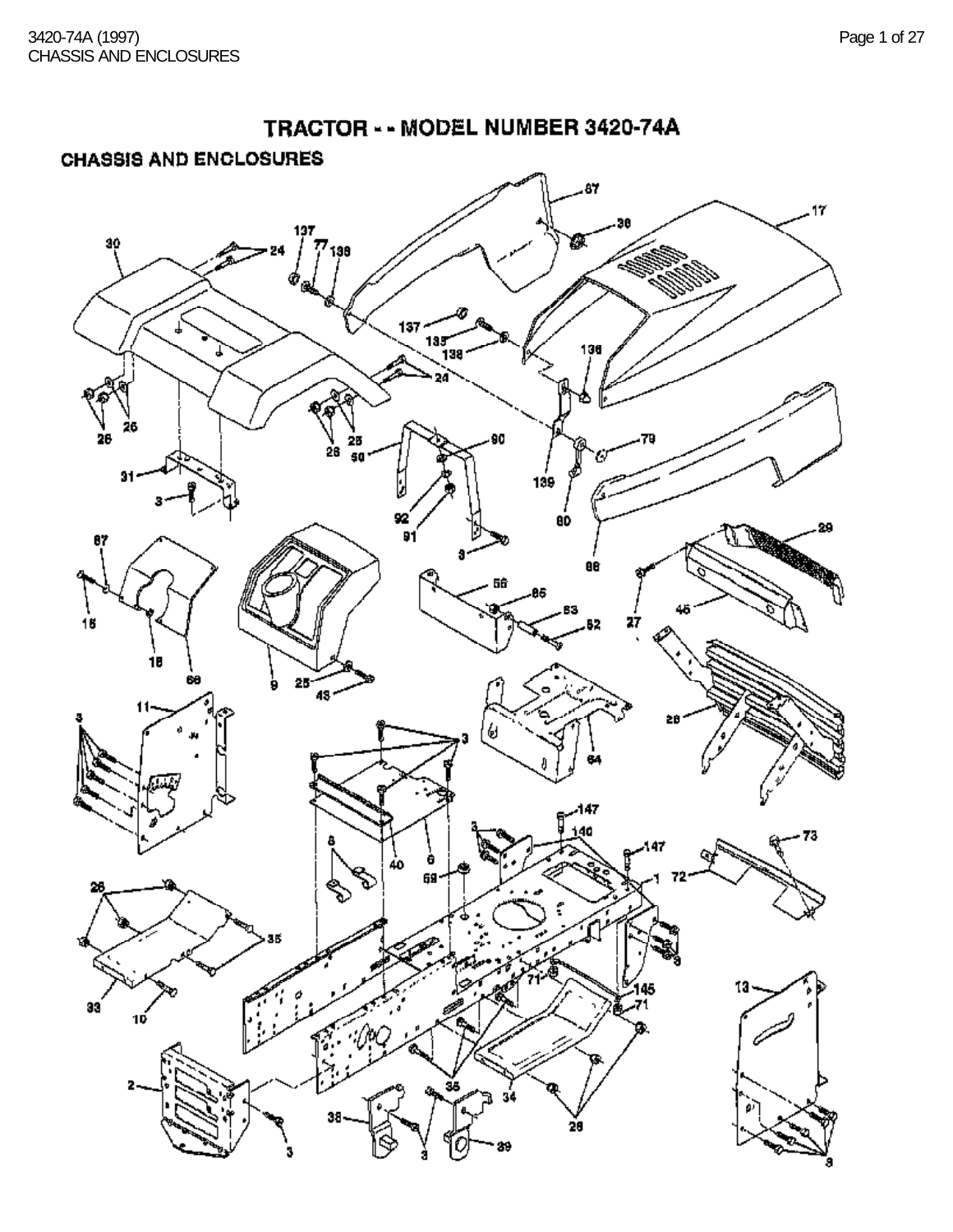|    | Ref # Part Number | Qty Description          |
|----|-------------------|--------------------------|
|    | 1 159530          | <b>CHASSIS ASM</b>       |
|    | 2 140356          | SUB= 145009              |
|    | 3 17490612        | <b>SCREW</b>             |
|    | 6 155923          | <b>SADDLE</b>            |
|    | 8 126471X         | "CLIP, INSULATOR"        |
|    | 9 140398          | <b>DASHBOARD BLACK</b>   |
|    | 10 72140608       | SUB=72110608             |
|    | 11 145230         | PANEL.DASH.LH.PNT        |
|    | 13 145219         | PANEL.DASH.RH.           |
|    |                   |                          |
|    | 15 74180512       | <b>SCREW</b>             |
|    | 16 73510500       | <b>NUT</b>               |
|    | 17 150301X424     | HOOD.PNT.                |
|    | 24 74780616       | <b>BOLT</b>              |
|    | 25 19131312       | <b>WASHER</b>            |
|    | 26 73800600       | <b>NUT</b>               |
|    | 27 17030814       | SUB= 91817030814         |
|    | 28 150196         | <b>GRILLE ASM PNT</b>    |
| 29 |                   | <b>REFER TO IMAGE</b>    |
|    | 30 147310X424     | <b>FENDER PNT</b>        |
|    |                   | <b>BRACKET SUPT FEND</b> |
|    | 31 139976         |                          |
|    | 33 145244X424     | FOOTREST.LH.LT/GT        |
|    | 34 145243X424     | FOOTREST.RH.LT/GT        |
|    | 35 72110606       | <b>BOLT</b>              |
|    | 36 108067X        | PAL NUT LT               |
|    | 38 139886         | <b>BRACKET ASM LH</b>    |
|    | 39 139887         | <b>BRACKET ASM RH</b>    |
|    | 40 139977         | <b>SPACER FENDER LT</b>  |
|    | 43 17490616       | SCREW GTV                |
|    | 45 147717         | BEZEL.ASM.               |
|    | 50 145205         | DASH.SUPT.YP/HUSQ        |
|    |                   |                          |
|    | 59 110436X        | <b>SUB=9151R</b>         |
|    | 56 150271         | <b>EXT DASH LTYT</b>     |
|    | 64 150272         | DASH.LOWER.LT            |
|    | 66 156287X010     | "PLATE-DASH, SLKSCR"     |
|    | 67 19111116       | <b>WASHER</b>            |
|    | 72 144916X424     | STRAP.GRILLE.424         |
|    | 71 73680400       | SUB=73690400             |
|    | 73 17580408       | <b>SCREW CRT</b>         |
|    | 79 2029J          | <b>WELDNUT</b>           |
|    | 80 109808X        | HOOD LATCH T             |
|    | 82 74981020       | <b>SCREW</b>             |
|    | 83 7206J          | <b>SPACER LT</b>         |
|    |                   |                          |
|    | 85 73731000       | <b>NUT</b>               |
|    | 86 150432X424     | PANEL.SIDE.RH            |
|    | 87 150431X424     | PANEL.SIDE.LH            |
|    | 90 19091216       | <b>WASHER PM</b>         |
|    | 91 73220400       | SUB= 50675               |
|    | 92 10040400       | <b>LOCKWASHER</b>        |
|    | 135 74291006      | SCREW.10-24X3/8.         |
|    | 136 60867         | <b>ACORN NUT RB</b>      |
|    | 137 110356X       | SNAP CAP LT              |
|    | 138 110357X       | <b>WASHER LT</b>         |
|    |                   |                          |
|    | 139 150195        | BKT.SPT.HOOD/PANL        |
|    | 140 158418        | <b>BRKT SUSPENSION</b>   |
|    | 145 156524        | "ROD POVOT, CHASSIS"     |
|    | 147 74760412      | <b>BOLT LT</b>           |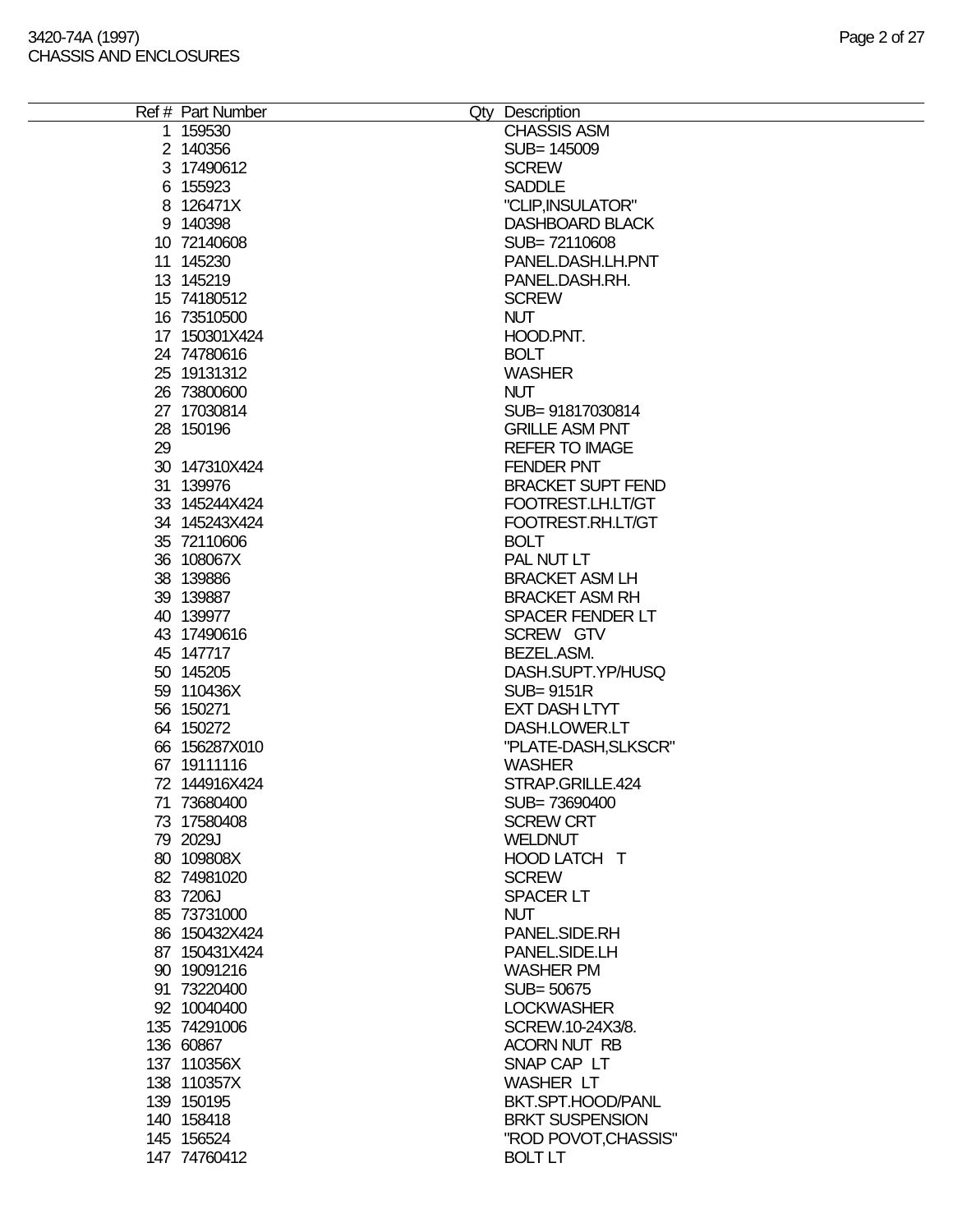

NOTE: All component dimensions given in U.S. inches<br>
1 inch = 25.4 mm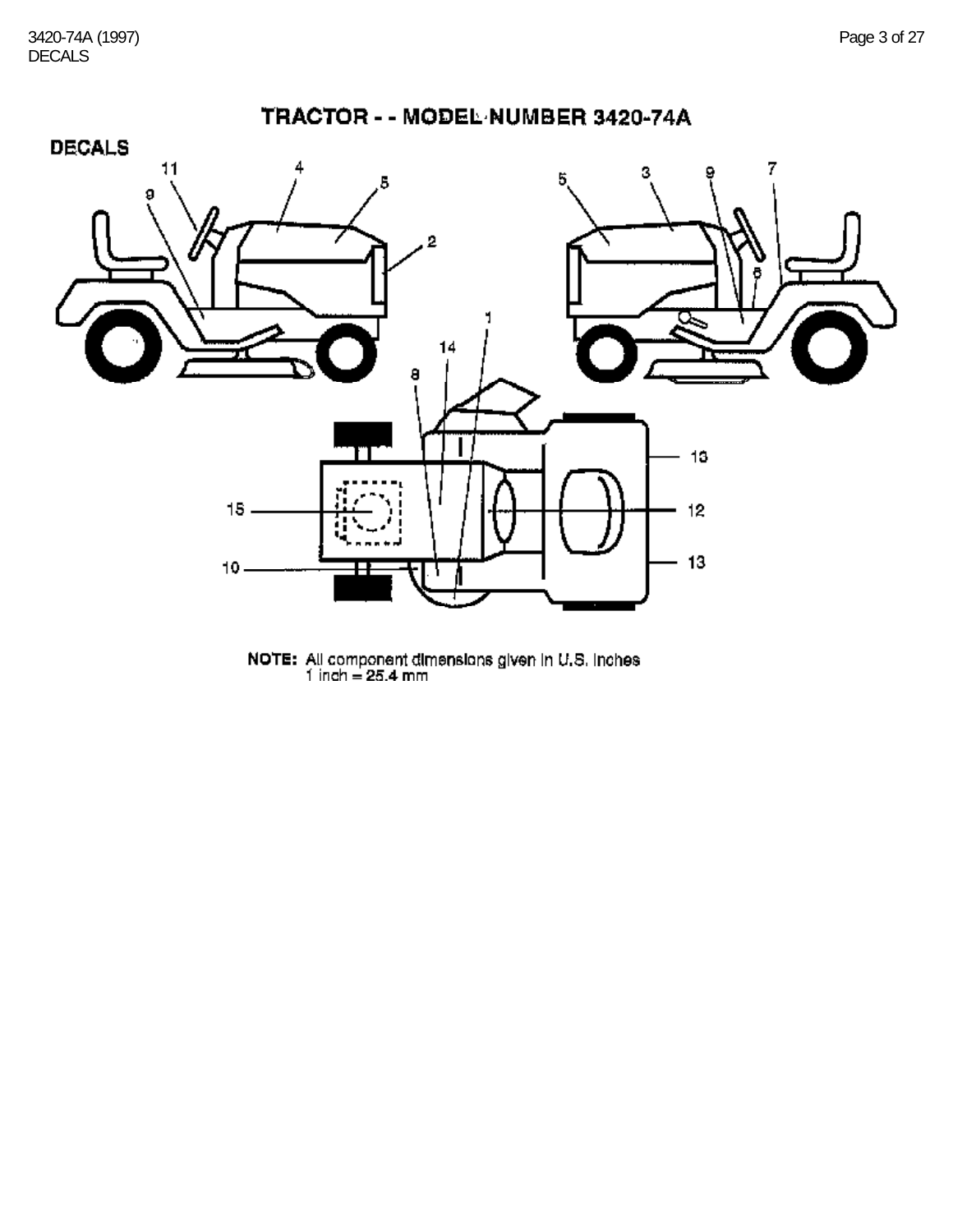| Ref # Part Number | Qty Description           |
|-------------------|---------------------------|
| 1 135013          | <b>NLA</b>                |
| 2 135341          | <b>GRILL DECAL</b>        |
| 3 135344          | <b>HOOD DECAL LH</b>      |
| 4 135343          | <b>NLA</b>                |
| 5 135062          | NAMEPLATE LOGO            |
| 6 140837          | <b>DECAL BRAK PARK</b>    |
| 7 157002          | "DECAL DANGER, FEND"      |
| 8 4900J           | <b>DECAL T</b>            |
| 9 159371          | <b>DECAL.CHASSIS</b>      |
| 10 136832         | <b>DECAL</b>              |
| 11 135619         | <b>NLA</b>                |
| 12 156834         | "DECAL-OPER, GEAR D"      |
| 13 106202X        | REFLECTOR-TAIL YT         |
| 14 155005         | DECAL, BTRY DNGR/PSN      |
| 15 273286         | DECAL, HP ENGINE          |
| 133671            | FOOTREST PAD              |
| 138311            | <b>DECAL HANDLE LIFT</b>  |
| 159735            | MANUAL.P.3420-74A         |
| 158124            | MANUAL.GENERIC.42         |
| LC <sub>05</sub>  | <b>WHEEL WTS.</b>         |
| LBD <sub>48</sub> | <b>SNOW BLADE</b>         |
| LSB42             | <b>SNOW THROWER</b>       |
| C42               | <b>GRASS CATCHER</b>      |
| <b>CH208</b>      | <b>TIRE CHAINS</b>        |
| <b>MK42</b>       | <b>MULCH KIT W/BLADES</b> |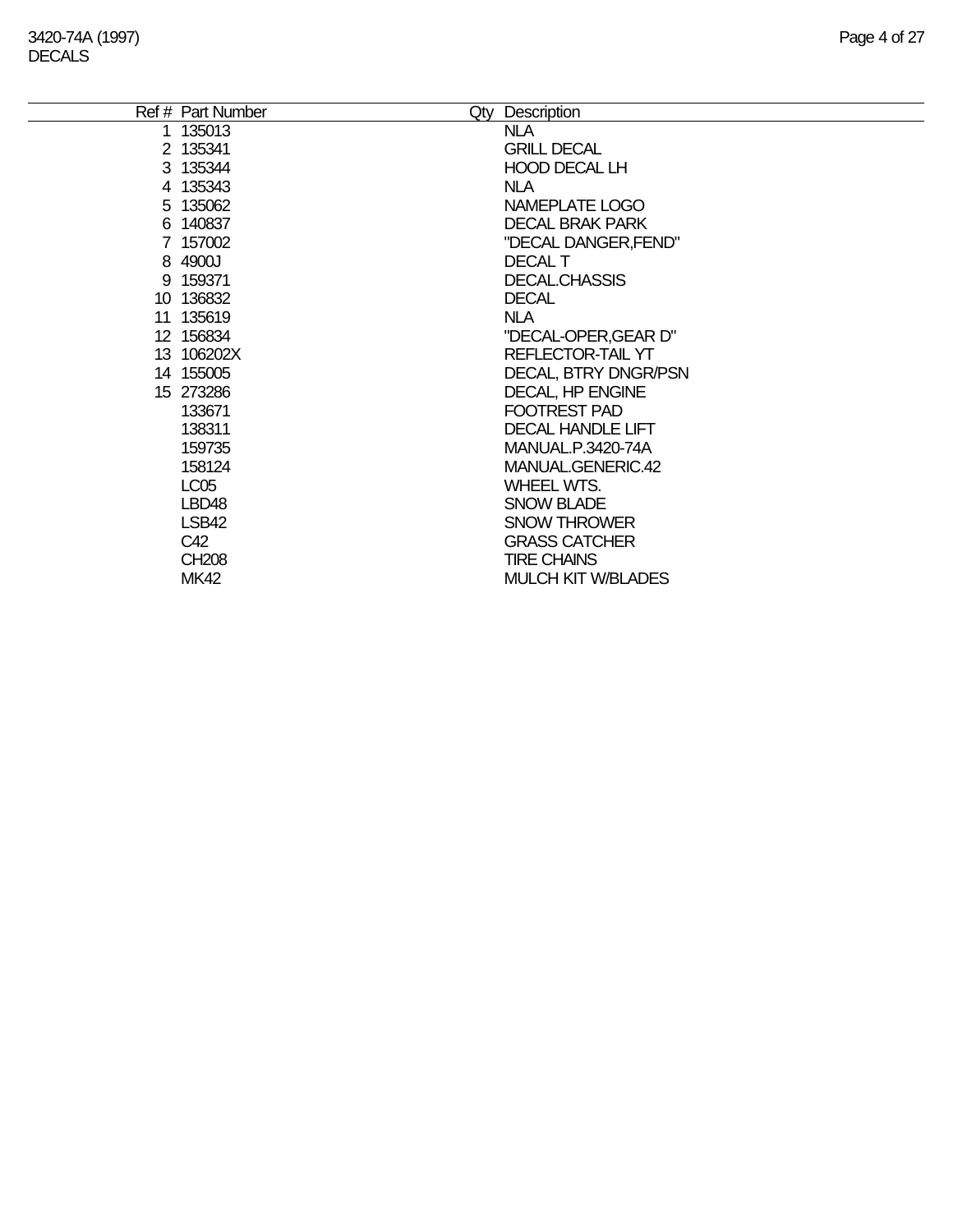

75

TRACTOR - - MODEL NUMBER 3420-74A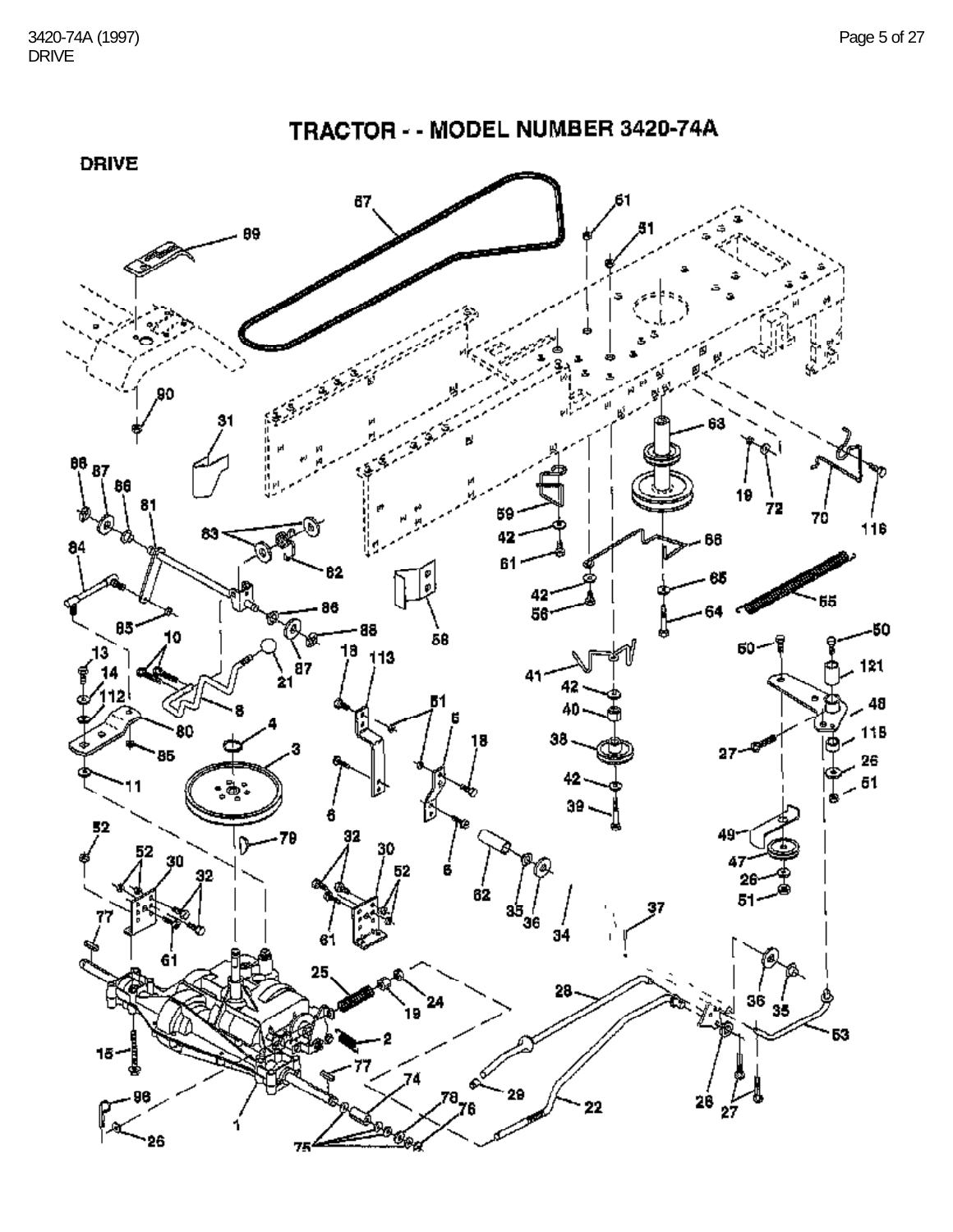| Ref # Part Number | Qty Description            |
|-------------------|----------------------------|
| 1 930-055         | <b>TRANSAXLE, PEERLESS</b> |
| 2 146682          | SPRING.BRAKE.RETU          |
|                   |                            |
| 3 123666X         | <b>PULLEY TRANS</b>        |
| 4 12000028        | SUB= 2267J                 |
| 5 121520X         | STRAP TORQUE               |
| 6 17490512        | <b>SCREW</b>               |
| 8 141003          | ROD SHIFT FEND LT          |
| 10 76020416       | PIN COTTER 1/8             |
|                   |                            |
| 11 105701X        | WASH-SHFT PLT LT           |
| 12 19151216       | <b>WASHER</b>              |
| 13 74550412       | BOLT.1/4-28.W/PAT          |
| 14 10040400       | <b>LOCKWASHER</b>          |
| 15 74490544       | BOLT.HX.FLG.5/16           |
| 18 74780616       | <b>BOLT</b>                |
|                   |                            |
| 19 73800600       | <b>NUT</b>                 |
| 21 106933X        | KNOB T (1/2-HOLE)          |
| 22 130804         | <b>BRAKE ROD</b>           |
| 24 73350600       | <b>NUT</b>                 |
| 25 106888X        | SPRING ROD LT              |
| 26 19131316       | <b>WASHER</b>              |
| 27 76020412       | <b>COTTER PIN</b>          |
|                   |                            |
| 28 145204         | ROD.BRAKE.PARK.LT          |
| 29 71673          | PLUNGER CAP T              |
| 30 130807         | <b>TRANSAXLE MTG BKT</b>   |
| 31 127275X        | "KEEPER, BELT LH T"        |
| 32 74760512       | <b>BOLT</b>                |
| 34 155071         | SHAFT ASM-PEDAL F          |
| 35 120183X        |                            |
|                   | <b>NYLON BEARING</b>       |
| 36 19211616       | <b>WASHER LT</b>           |
| 37 1572H          | <b>SUB=2882J</b>           |
| 38 123674X        | PULLEY.IDLER.FLAT          |
| 39 74760644       | <b>BOLT</b>                |
| 40 4470J          | <b>SPACERT</b>             |
| 41 154777         | SUB= 165692                |
|                   |                            |
| 42 19131312       | <b>WASHER</b>              |
| 47 127783         | SUB= 139245                |
| 48 154604         | <b>BELLCRANK ASM</b>       |
| 49 123205X        | <b>RETAIN BELT</b>         |
| 50 74760624       | SUB=74930624               |
| 51 73680600       | SUB=73690600               |
| 52 73680500       | SUB=73690500               |
|                   |                            |
| 53 105710X        | "LINK, CLUTCH T"           |
| 55 105709X        | "SPRING, RETURN LT"        |
| 56 74760620       | SUB=74780620               |
| 57 130801         | SUB= 138255                |
| 58 127274X        | "KEEPER, BELT RH T"        |
| 59 140312         | <b>KEEPER BELT CNTSP</b>   |
| 61 17490612       | <b>SCREW</b>               |
|                   |                            |
| 62 8883R          | PEDAL COVER T              |
| 63 140186         | PULLEY.ENGINE              |
| 64 71170764       | <b>BOLT</b>                |
| 65 10040700       | <b>LOCKWASHER</b>          |
| 66 154778         | <b>KEEPER-BELT</b>         |
| 70 134683         | <b>KEEPER BELT ENG</b>     |
|                   | <b>WASHER</b>              |
| 72 19132012       |                            |
| 74 137057         | <b>SPACER AXLE</b>         |
| 75 121749X        | <b>WASHER</b>              |
| 76 12000001       | <b>E-RING LT</b>           |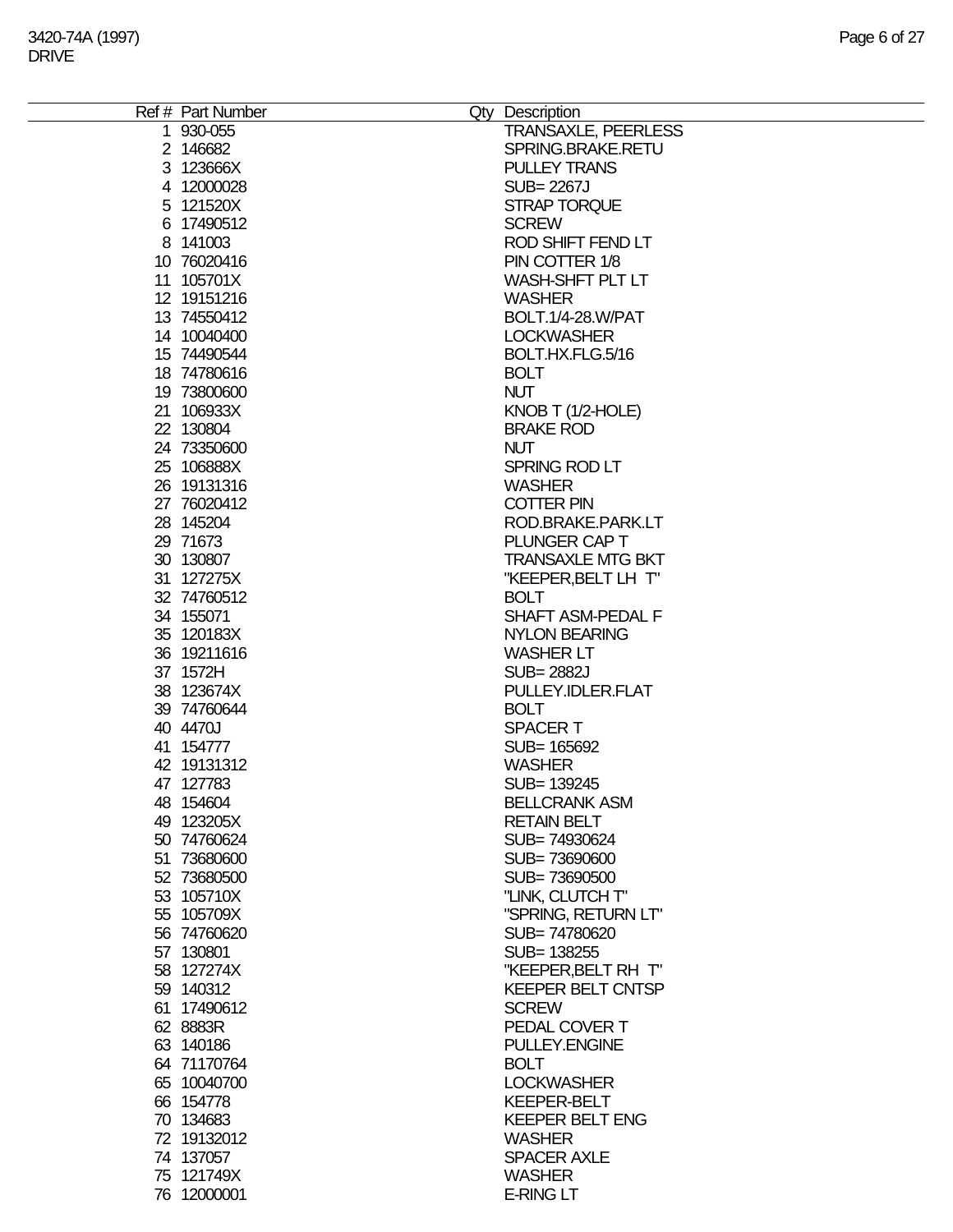|    | Ref # Part Number<br>Qty | Description          |
|----|--------------------------|----------------------|
|    | 77 123583X               | <b>SQUARE KEY</b>    |
|    | 78 121748X               | <b>WASHER</b>        |
|    | 79 2228M                 | SUB= 2228M1          |
|    | 80 145090                | "ARM.SHIFT.20""TIRE" |
| 81 | 156049                   | SHAFT.CROS.P930.     |
|    | 82 123782X               | "SPRING, TORSION"    |
|    | 83 19171216              | <b>WASHER</b>        |
|    | 84 145643                | "ROD.TIE.20""P930LT" |
|    | 85 150360                | NUT.CNT.LOCK.1/4     |
|    | 86 71208                 | <b>BUSHING</b>       |
| 87 | 19212016                 | <b>WASHER D</b>      |
| 88 | 12000008                 | <b>KLIP RING</b>     |
| 89 | 139964                   | SUB=918139964        |
|    | 90 124346X               | <b>NUT</b>           |
|    | 96 4497H                 | <b>RETAINER M</b>    |
|    | 112 19091210             | <b>WASHER LT</b>     |
|    | 113 127285X              | "STRAP,TORQUE"       |
|    | 116 72110610             | BOLT RDHD 3/8-16     |
|    | 118 154774               | SPACER-BELLCRANK     |
|    | 121 154419               | NYLINER-CLUTCHING    |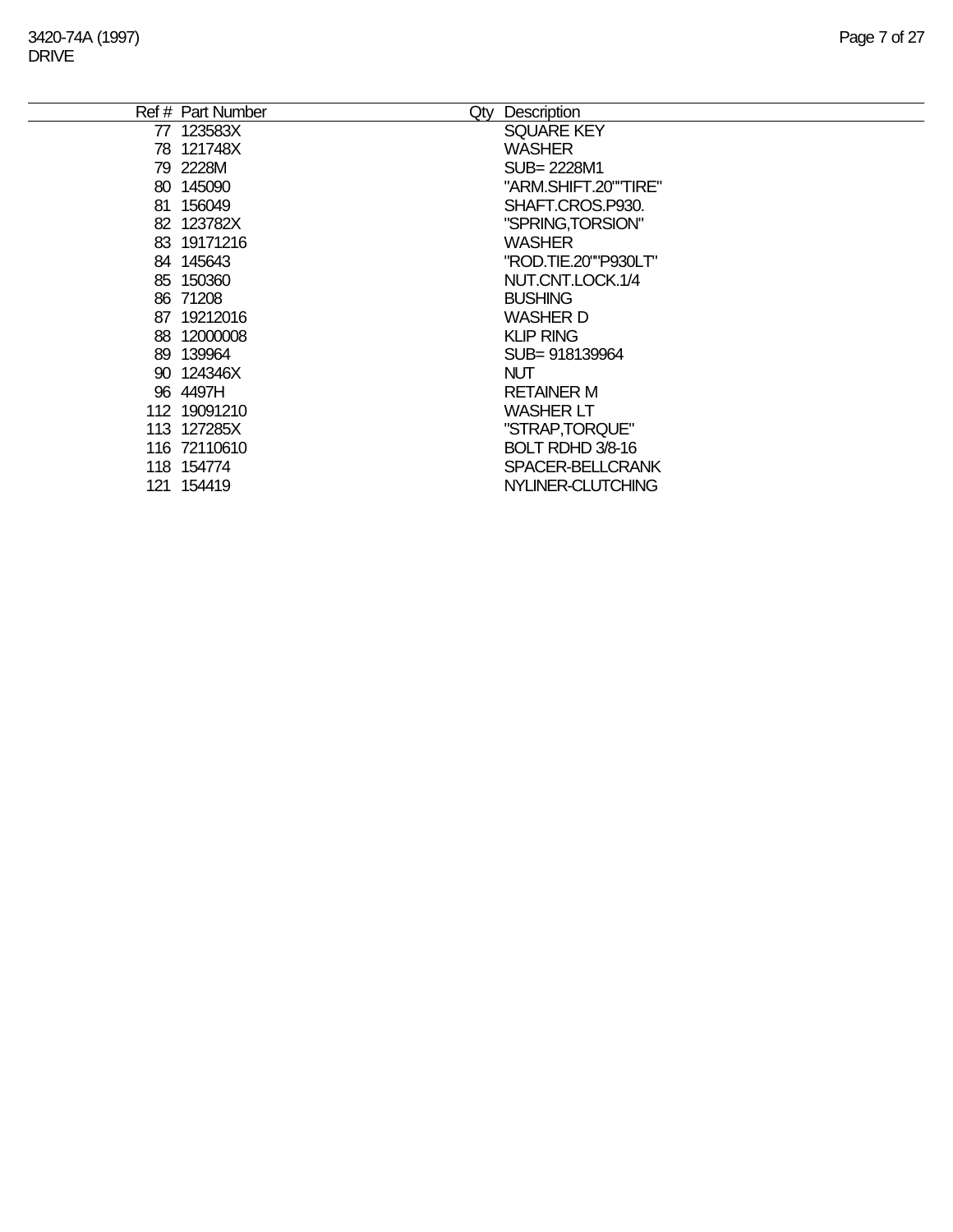TRACTOR - - MODEL NUMBER 3420-74A



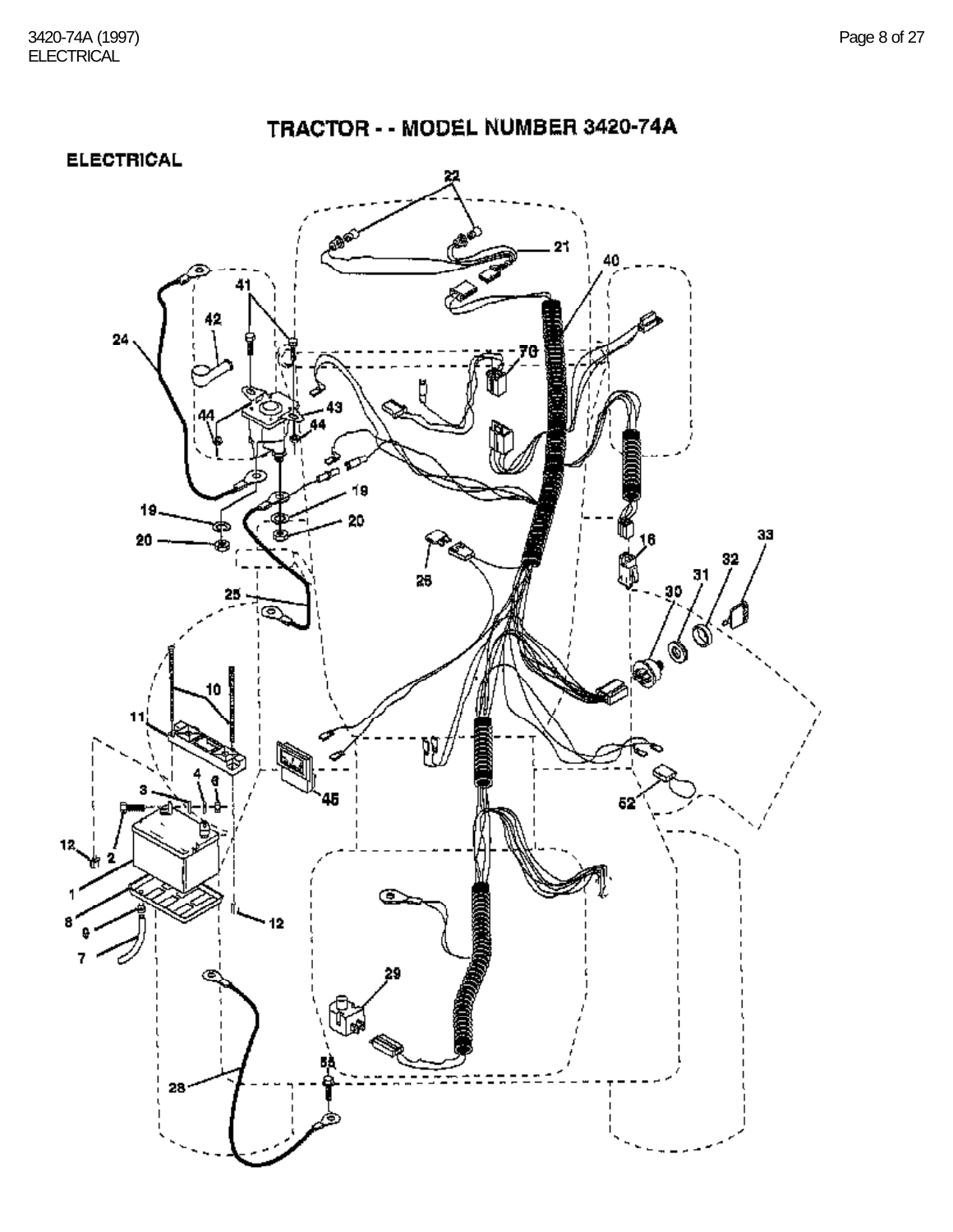÷.

| Ref # Part Number | Qty Description         |
|-------------------|-------------------------|
| 1 144925          | SUB= 123899X            |
| 2 74760412        | <b>BOLT LT</b>          |
| 3 19091016        | <b>WASHER</b>           |
| 4 10040400        | <b>LOCKWASHER</b>       |
| 6 73220400        | SUB=50675               |
| 7 7697J           | "DRAIN TU T, BATT"      |
| 8 7603J           | "TRAY T, BATTERY"       |
| 9 109596X         | <b>HOSE CLAMP T</b>     |
| 10 145211         | SUB= 150177             |
| 11 150109         | <b>HOLDDOWN BATTERY</b> |
| 12 145769         | SUB= 150177             |
| 16 153664         | <b>SWITCH INTERLOCK</b> |
| 19 10090400       | SUB= 10040400           |
| 20 73350400       | <b>NUT</b>              |
| 21 136850         | "HARNESS, LIGHT SOC"    |
| 22 4152J          | <b>HEADLAMP BULB</b>    |
| 24 4799J          | "CABLE T, BATTERY"      |
| 25 146148         | CABLE.6GA.22W/16W       |
| 26 108824X        | <b>FUSE HYT</b>         |
| 28 145491         | CABLE.GRND.6GA.21       |
| 29 121305X        | <b>SWITCH SEAT</b>      |
| 30 140301         | SWITCH IGN 4POS         |
| 31 124211X        | <b>NUT IGNITION</b>     |
| 32 141226         | <b>COVER KEY SWITCH</b> |
| 33 122147X        | <b>KEY</b>              |
| 40 156152         | "HARNESS-IGN, YDPRO"    |
| 41 71110408       | <b>BOLT HXHD FIN</b>    |
| 42 131563         | SUB= 154336             |
| 43 145673         | SUB= 146154             |
| 44 73640400       | NUT HXKEP 1/4X20        |
| 45 121433X        | SUB= 122822X            |
| 52 141940         | PROTECTION LOOP         |
| 55 17490508       | <b>SCREW LT</b>         |
| 70 140413         | <b>HARNESS ENG DUAL</b> |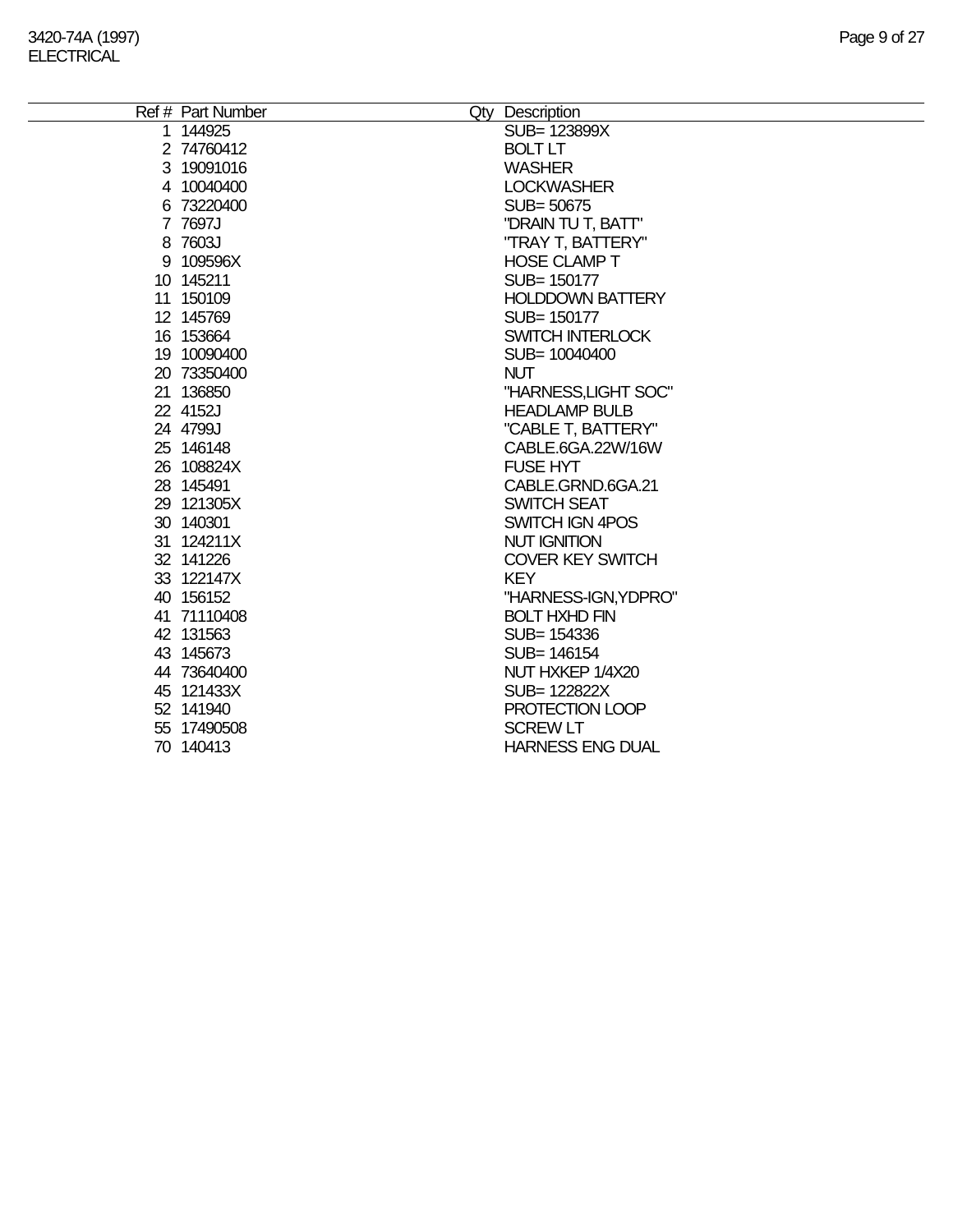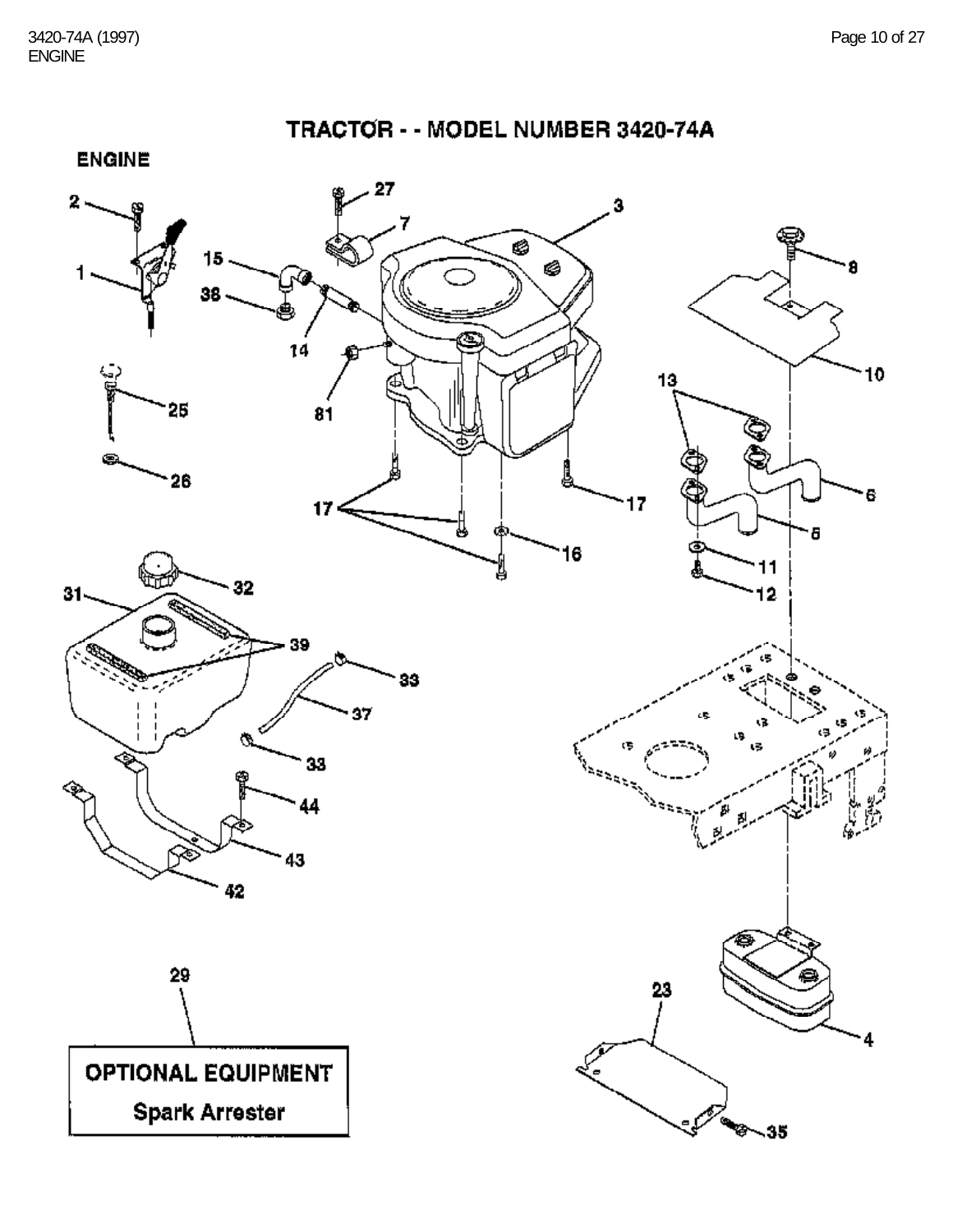÷.

|    | Ref # Part Number | Qty Description            |
|----|-------------------|----------------------------|
|    | 1 132748          | SUB= 532132748             |
|    | 2 17720410        | <b>SCREW LT</b>            |
|    | 3 42D777          | <b>ENGINE</b>              |
|    | 4 149723          | MUFFLER.TW.LOTONE          |
|    | 5 144069          | EXHAUST.B&S.18.LH          |
|    | 6 144068          | EXHAUST.B&S.18.RH          |
|    | 7 138129          | CLAMP.TUBE.DBL.EN          |
|    | 8 150176          | <b>BOLT.5/16-18.UNC</b>    |
|    | 10 145552         | SHIELD.HEAT.               |
|    | 11 10040400       | <b>LOCKWASHER</b>          |
|    | 12 74780412       | SUB=74780414               |
|    | 13 272250         | <b>GASKET MUFFLER</b>      |
|    | 14 13280336       | PIPE NIPPLE LT             |
|    | 15 13200300       | <b>ELBOW</b>               |
|    | 16 11050600       | <b>LOCKWASHER</b>          |
|    | 17 17490624       | <b>SCREW LT</b>            |
|    | 23 156123         | SHIELD-HEAT                |
|    | 25 138672         | "CONTROL.CHOKE.51"""       |
|    | 26 73920600       | "NUT, KEPS 3/8-24IM"       |
|    | 27 152927         | "SCREW-TT, 10-32 FL"       |
|    | 29 137180         | SUB= 532137180             |
|    | 31 141291         | <b>TANK FUEL 1.9 NAT</b>   |
|    | 32 140527         | <b>CAP ASM FUEL</b>        |
|    | 33 123487X        | <b>HOSE CLAMP</b>          |
|    | 35 17490512       | <b>SCREW</b>               |
|    | 37 7833R          | <b>HOSE T</b>              |
| 38 |                   | <b>CHECK WITH SUPPLIER</b> |
|    | 39 126564X        | "STRIP,FORM"               |
|    | 42 140020         | <b>STRAP TANK FUEL</b>     |
|    | 43 140019         | <b>STRAP TANK FRONT</b>    |
|    | 44 17490612       | <b>SCREW</b>               |
|    | 81 128861         | <b>NUT</b>                 |
|    |                   |                            |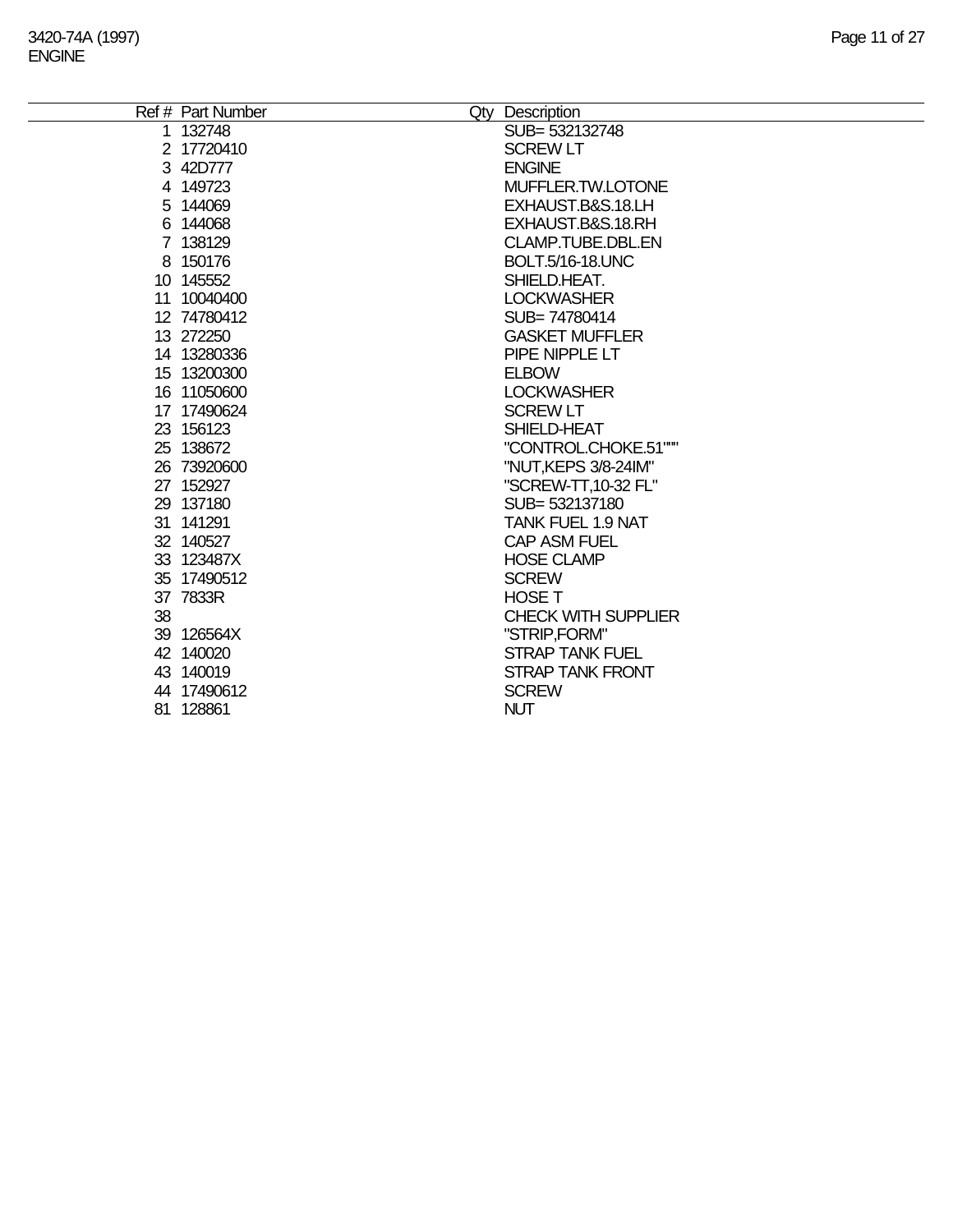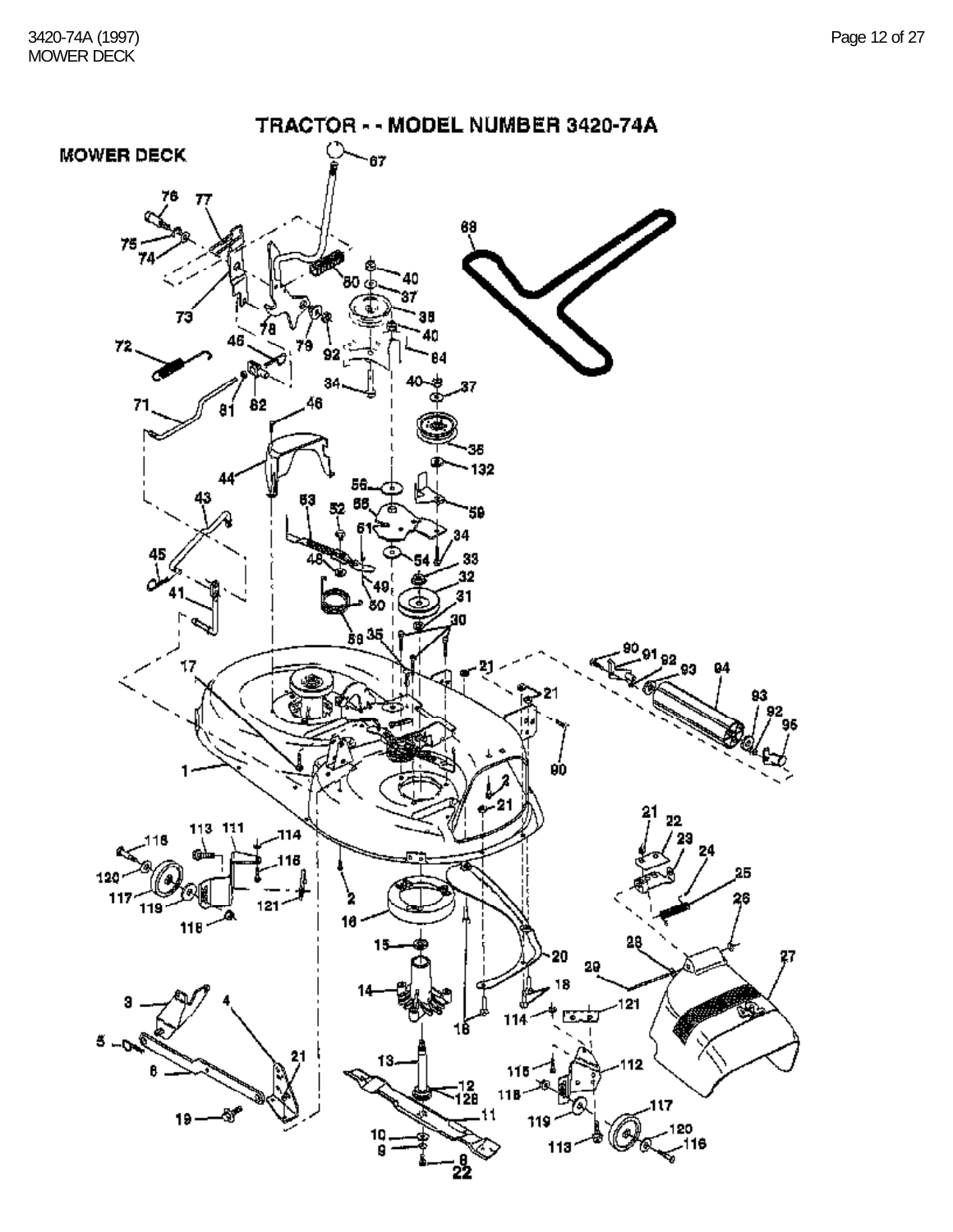| Ref # Part Number | Qty Description          |
|-------------------|--------------------------|
| 1 144393          | DECK.WELD.42.            |
| 2 72140506        | <b>BOLT</b>              |
|                   |                          |
| 3 138017          | <b>BRKT ASM SWAY BAR</b> |
| 4 138440          | <b>BRKT DECK SW BAR</b>  |
| 5 4939M           | SUB=85902                |
| 6 130832          | SUB= 130833              |
| 8 850857          | <b>BLADE BOLT</b>        |
| 9 10030600        | SUB= 10040600            |
| 10 140296         | WASHER.HARD.BLADE        |
| 11 138498         | "BLADE.42"" HIPERF"      |
| 12 129895         | <b>BEARING.BALL</b>      |
| 13 137645         | SUB= 137646              |
| 14 128774         | <b>HSG ASM MANDREL</b>   |
| 15 110485X        | <b>BEARING</b>           |
| 16 140329         | <b>STRIPPER RND MWR</b>  |
| 17 72110610       |                          |
|                   | BOLT RDHD 3/8-16         |
| 18 72140505       | <b>BOLT</b>              |
| 19 132827         | <b>BOLT SHD 5/16-18</b>  |
| 20 136888         | SUB=918136888            |
| 21 73680500       | SUB=73690500             |
| 22 134753         | <b>STIFFENER BRKT</b>    |
| 23 131267         | <b>DEFLECTOR BRKT</b>    |
| 24 105304X        | <b>CAP-SLEEVE LT</b>     |
| 25 123713X        | SPRING TORSION           |
| 26 110452X        | <b>NUT PUSH M</b>        |
| 27 130968         | DEFLECTOR.SHIELD         |
| 28 19111016       | <b>WASHER</b>            |
| 29 131491         | <b>HINGE ROD</b>         |
| 30 138776         | SUB= 157722              |
| 31 129963         | <b>WASHER</b>            |
|                   |                          |
| 32 153535         | PULLEY.MANDREL.42        |
| 33 137266         | SUB= 139729              |
| 34 72110614       | <b>BOLT</b>              |
| 35 133835         | <b>XMAS TREE FASTNER</b> |
| 36 131494         | <b>FLAT IDLER PULLEY</b> |
| 37 19131316       | <b>WASHER</b>            |
| 40 73680600       | SUB=73690600             |
| 41 133551         | PIVOT ROD                |
| 43 140083         | <b>ROD CLUTCH W/NIBS</b> |
| 44 140088         | <b>GUARD MAND LH BLK</b> |
| 45 4497H          | <b>RETAINER M</b>        |
| 46 137729         | SCREW.1/4-20X5/8         |
| 48 133944         | <b>HARD SMALL WASHER</b> |
| 49 155066         | ROLLER ASM-CAM           |
| 50 131340         | SHOULDER BOLT            |
| 51 69180          | <b>LOCKNUT</b>           |
| 52 139888         | <b>BOLT.SHLD.5/16-18</b> |
| 53 131845X900     | SUB= 131845              |
|                   | <b>HARDENED WASHER</b>   |
| 54 133943         |                          |
| 55 155046         | <b>ARM-IDLER</b>         |
| 56 122052X        | <b>SPACER RETAINER</b>   |
| 58 140086         | <b>SPRING TORSN BRAK</b> |
| 59 141043         | <b>GUARD IDLER TUV</b>   |
| 67 132044         | SUB= 532132044           |
| 68 144959         | BELT-V.SEC.46.KEL        |
| 71 142427         | ROD CLUTCH 38/42         |
| 72 131870         | <b>RETURN SPRING</b>     |
| 73 127847         | <b>CLUTCH ARM SECOND</b> |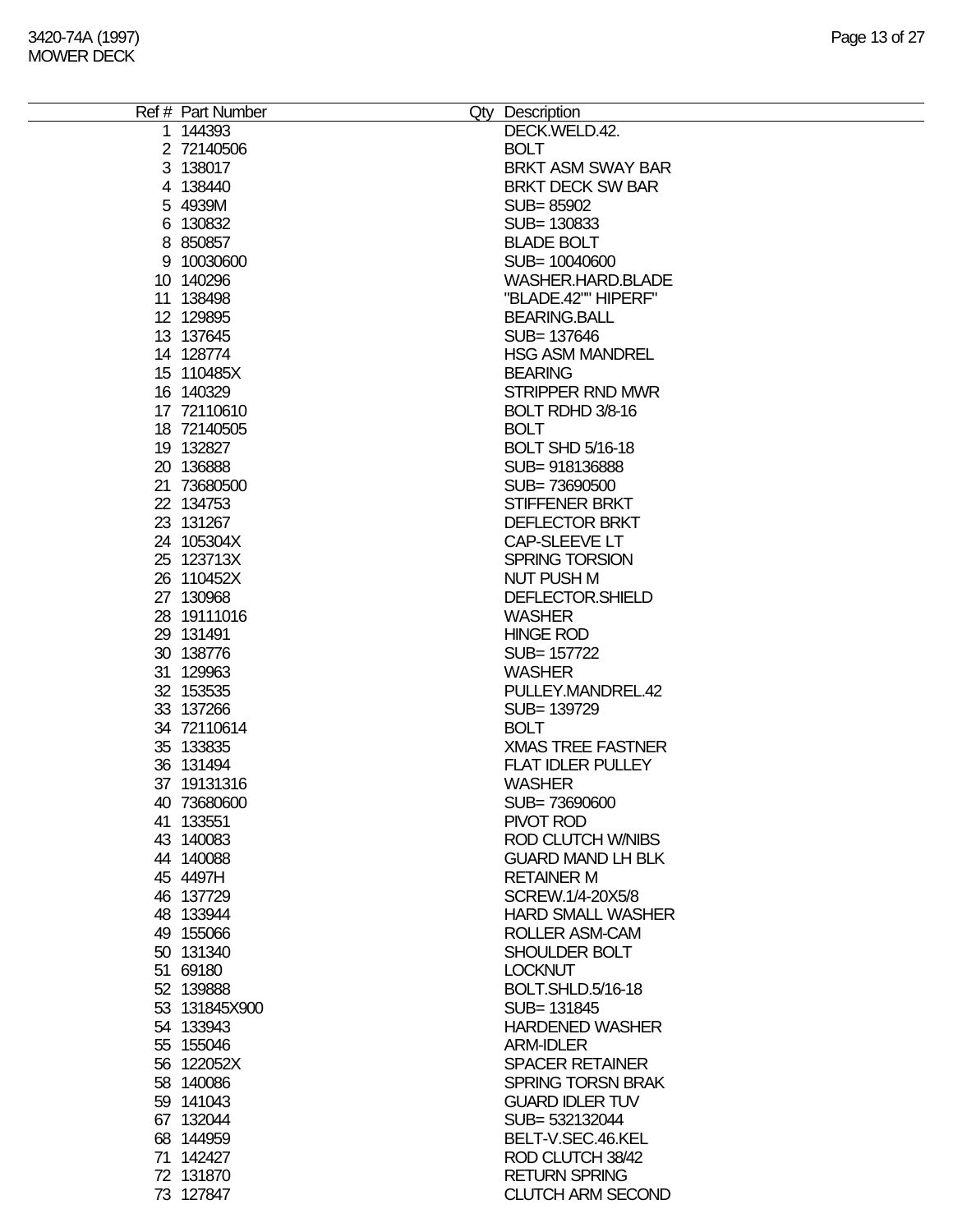| Ref # Part Number | Qty Description             |
|-------------------|-----------------------------|
| 74 121748X        | <b>WASHER</b>               |
| 75 12000029       | <b>RING</b>                 |
| 76 128903         | SHOULDER BOLT               |
| 77 127845         | <b>SPRING KEEPER</b>        |
| 78 156436         | LOWER ASM CLUTCH PRIMARY YP |
| 79 127498         | <b>BUSHING</b>              |
| 80 153701         | SPRING.CLUTCH.MWR           |
| 81 73350600       | <b>NUT</b>                  |
| 82 142028         | <b>TRUNION ADJ</b>          |
| 83 120958X        | <b>WASHER</b>               |
| 84 158824         | <b>BRACKET ASM IDLER</b>    |
| 85 72140618       | BOLT RDHD 3/8-16            |
| 90 74760616       | <b>BOLT</b>                 |
| 91 132274         | SUB=532132274               |
| 92 73800600       | <b>NUT</b>                  |
| 93 19171416       | <b>WASHER</b>               |
| 94 132264         | SUB= 532132264              |
| 95 132273         | SUB= 532132273              |
| 111 155197        | <b>BRACKET.GWHL.LH.</b>     |
| 112 155198        | BRACKET.GWHL.RH.            |
| 113 17490512      | <b>SCREW</b>                |
| 114 73510500      | <b>NUT</b>                  |
| 115 72110504      | SUB=872110504               |
| 116 4898H         | <b>BOLT M</b>               |
| 117 105455X       | WHEEL.GAGE.BLK.PL           |
| 118 73930600      | <b>LOCKNUT</b>              |
| 119 19121414      | <b>WASHER</b>               |
| 120 19171512      | <b>WASHER</b>               |
| 121 143723        | BRACKET.EXTRD.GWL           |
| 128 153390        | <b>WASHER FELT.</b>         |
| 132 19132203      | <b>WASHER GT</b>            |
| 130794            | <b>MANDREL ASM</b>          |
| 159469            | SUB= 144783                 |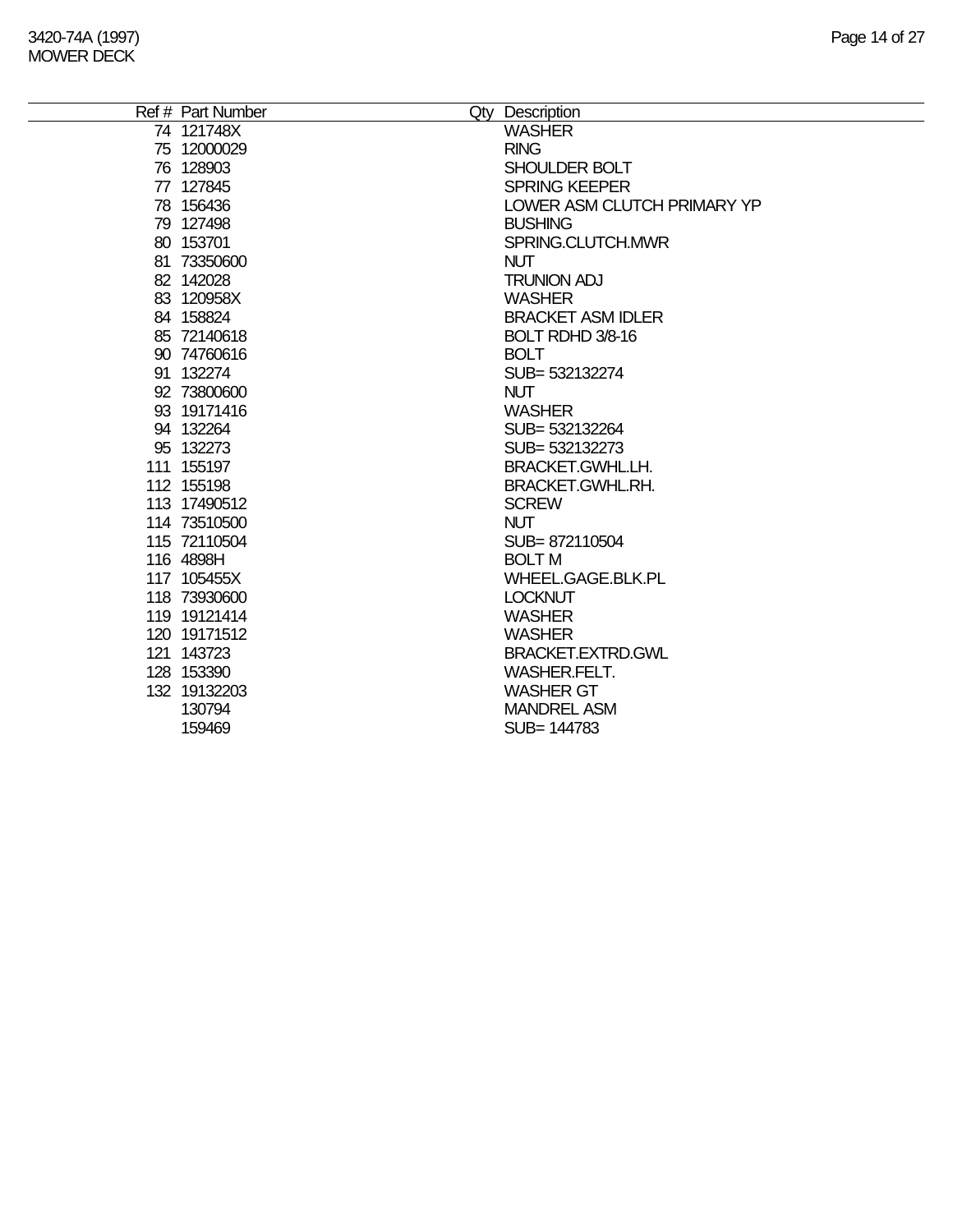**MOWER LIFT** 

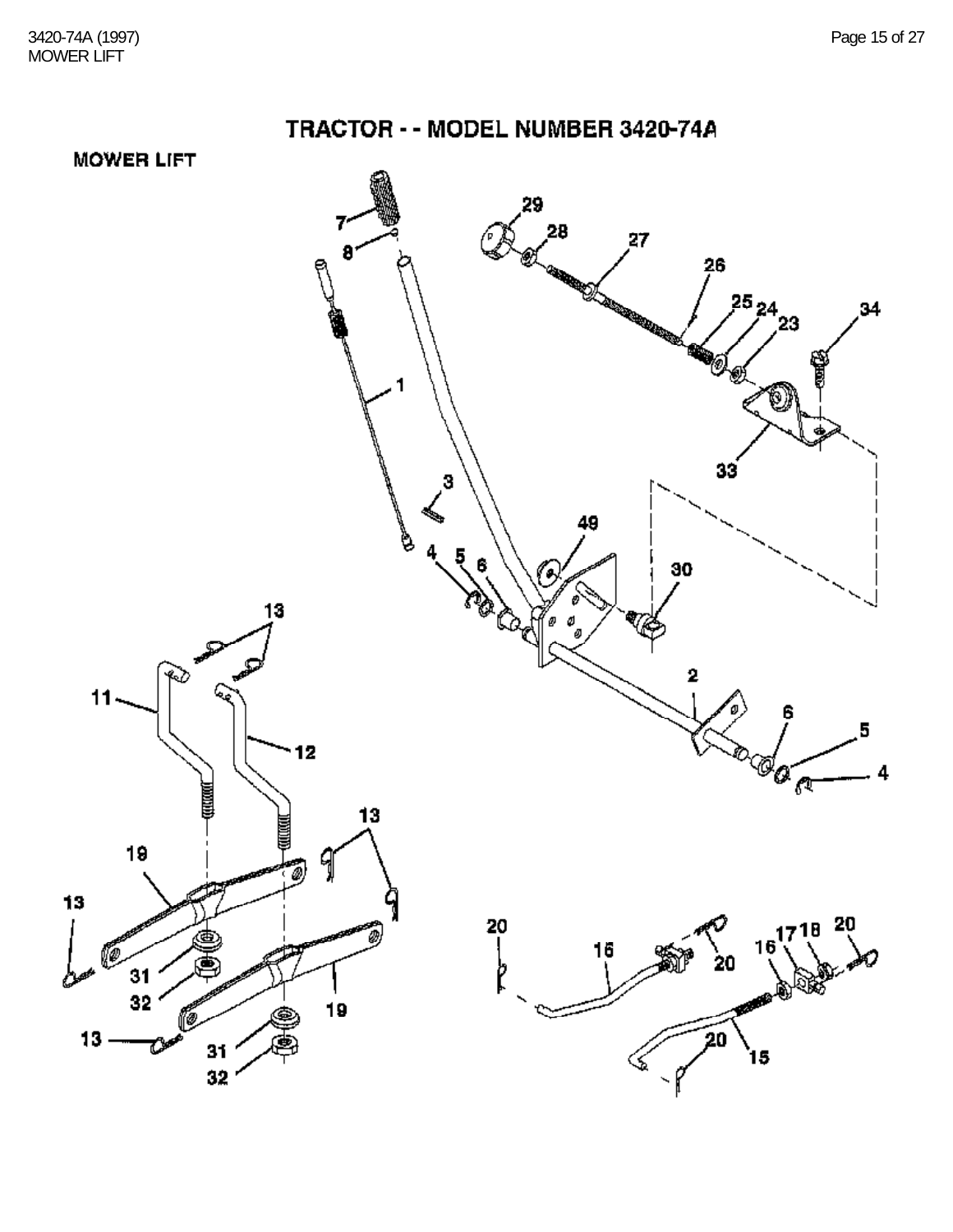÷,

| Ref # Part Number        | Qty Description                           |
|--------------------------|-------------------------------------------|
| 1 159460                 | <b>WIRE ASM W.SPRING</b>                  |
| 2 159472                 | "SHAFT ASM LIFT,LH"                       |
| 3 138284                 | PIN GROOVE                                |
| 4 12000002               | SUB= 2225J                                |
| 5 19211621               | <b>WASHER</b>                             |
| 6 120183X                | <b>NYLON BEARING</b>                      |
| 7 109413X                | <b>GRIP</b>                               |
| 8 124526X                | SUB= 125925X                              |
| 10 122512X               | SUB= 532122512                            |
| 11 139865                | SUB=918139865                             |
| 12 139866                | SUB= 151140                               |
| 13 4939M                 | SUB=85902                                 |
| 15 127218                | <b>LINK.FRONT</b>                         |
| 16 73350800              | <b>NUT</b>                                |
| 17 130171                | <b>TRUNION</b>                            |
| 18 73800800              | NUT.LK.W/WSH.1/2.                         |
| 19 139868                | <b>ARM SUSP REAR</b>                      |
| 20 3146R                 | <b>RETAINER.SPRING</b>                    |
| 23 110807X               | NUT T                                     |
| 24 19131016              | <b>WASHER</b>                             |
| 25 137150                | SPRING.COMP.INF.H                         |
| 26 76020308              | SUB=3145                                  |
| 27 137167                | ROD.ADJ.LIFT                              |
| 28 73350600              | <b>NUT</b>                                |
| 29 138057<br>30 150233   | <b>KNOB INF 3/8-16</b><br><b>TRUNNION</b> |
|                          | <b>BEARING PVT LH</b>                     |
| 31 140302<br>32 73540600 | NUT.CROWNLOCK.3/8                         |
| 49 145212                | NUT.HXFLG.LOCK.                           |
| 50 110452X               | <b>NUT PUSH M</b>                         |
|                          |                                           |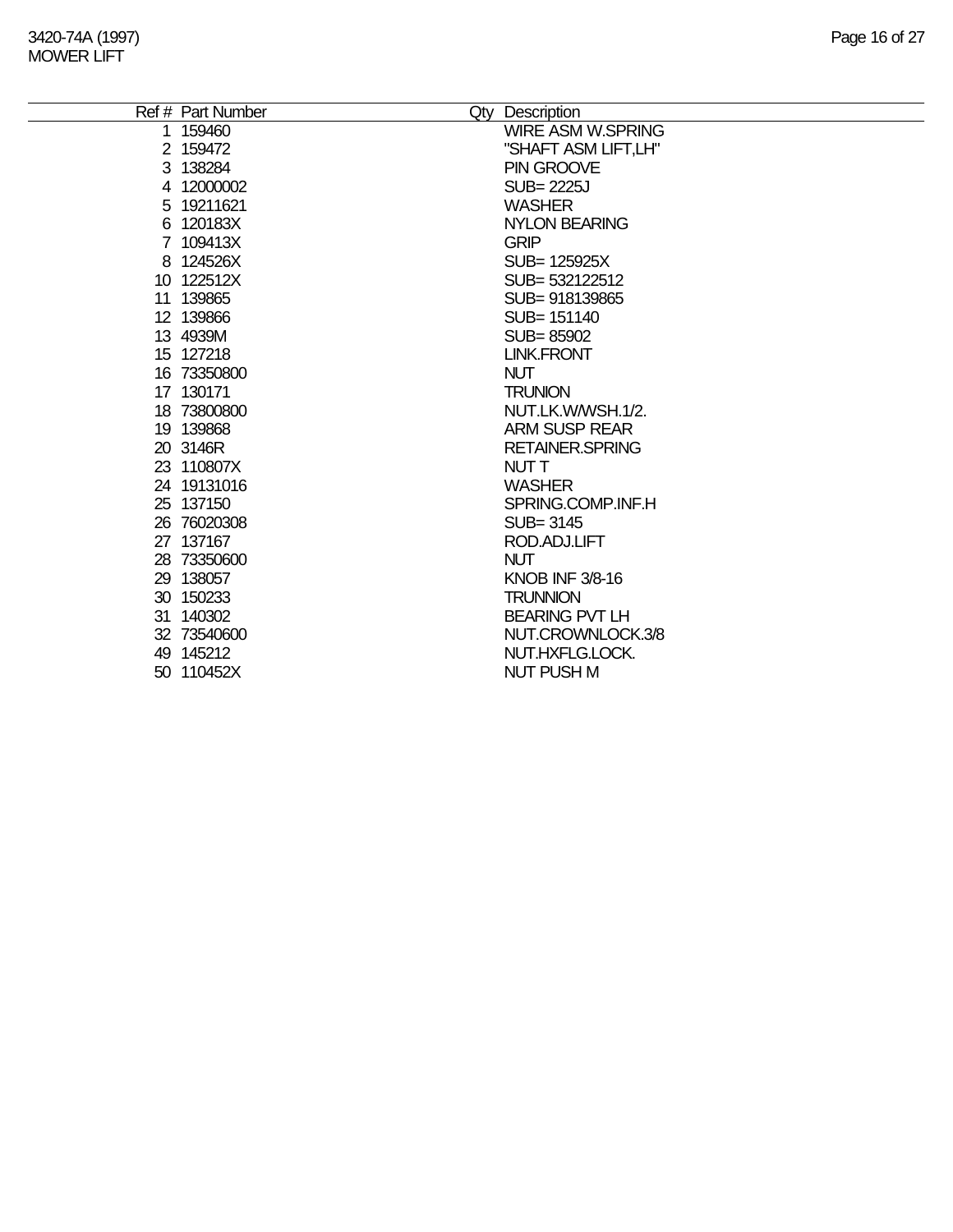### TRACTOR - - MODEL NUMBER 3420-74A PEERLESS TRANSAXLE - MODEL NUMBER 930-055

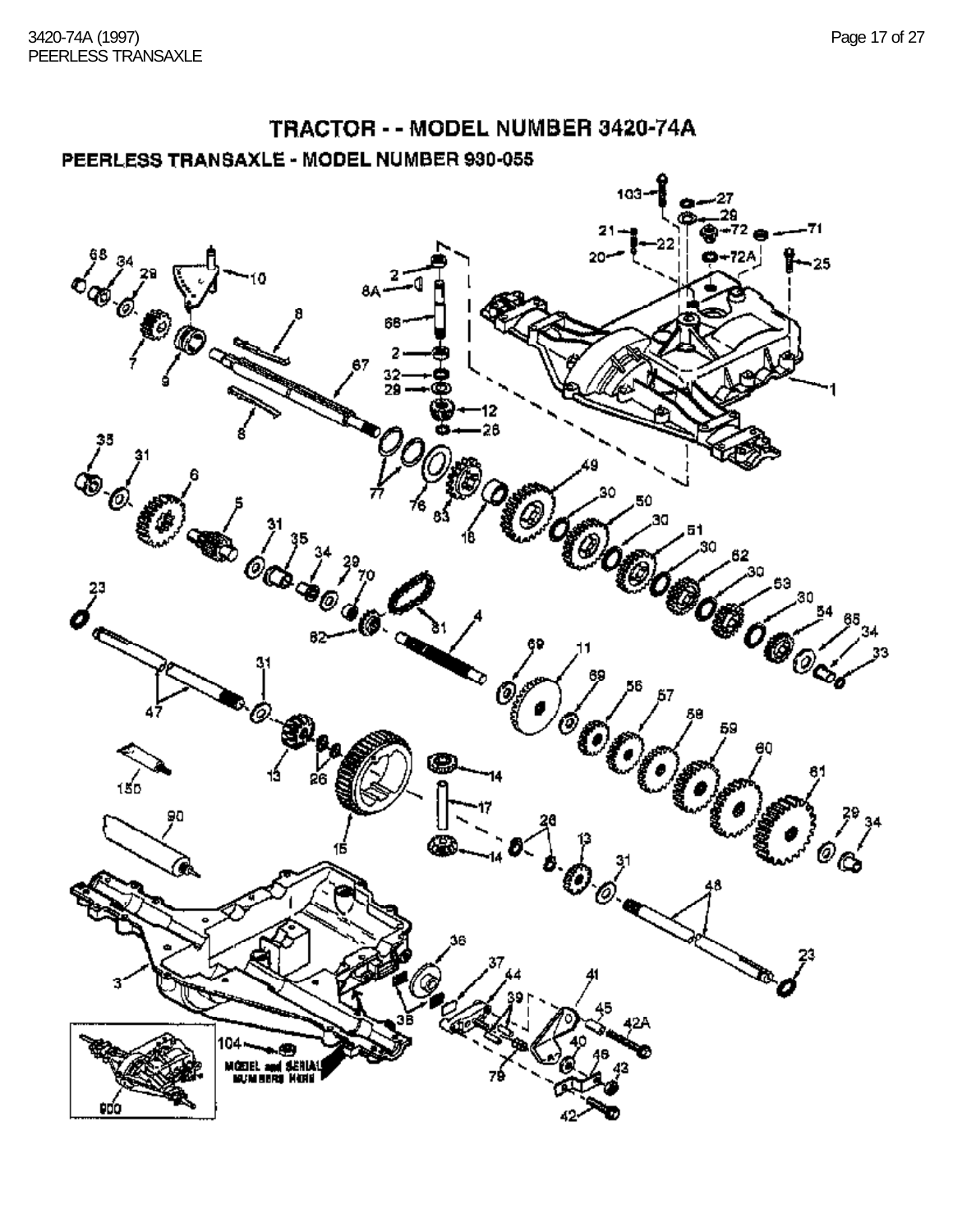| Ref # Part Number | Qty Description                |
|-------------------|--------------------------------|
| 1 772108A         | <b>TRANSAXLE COVER</b>         |
| 2 780086          | <b>BEARING, NEEDLE</b>         |
| 3 770102A         | <b>TRANSAXLE CASE</b>          |
| 4 776260          | <b>SHAFT, COUNTER</b>          |
| 5 776219B         | <b>OUTPUT SHAFT AND PINION</b> |
| 6 778139          | <b>GEAR, OUTPUT</b>            |
| 7 778136          | GEAR, SPUR, 15 TEETH           |
| 8 792136A         | SHIFT KEY                      |
|                   |                                |
| 8A 792047         | <b>KEY, WOODRUFF</b>           |
| 9 784352          | <b>COLLAR, SHIFTER</b>         |
| 10 784355         | ROD & FORK ASSY, SHIFT         |
| 11 778229         | GEAR, BEVEL, 42 TEETH          |
| 12 778113A        | BEVEL PINION, INPUT            |
| 13 778221         | <b>GEAR, BEVEL</b>             |
| 14 778068         | <b>GEAR, BEVEL, PINION</b>     |
| 15 778260         | <b>GEAR, RING</b>              |
| 17 786139         | PIN, DRIVE                     |
| 18 786102         | SPACER, NEUTRAL                |
| 20 792077         | BALL STEEL, 5/16" DIA.         |
| 21 792078         | SCREW, 3/8-16 X 3/8"           |
| 22 792079         | <b>SPRING</b>                  |
| 23 788061         | RING, SEAL                     |
| 25 792073         | SCREW, 1/4-20 X 1-1/4          |
| 26 792125         | <b>RING RETAINER</b>           |
| 27 792035         | <b>RING, RETAINER</b>          |
| 28 788040         | <b>RETAINING RING</b>          |
| 29 780072         | <b>WASHER THRUST</b>           |
| 30 780108         | <b>WASHER THRUST</b>           |
| 31 780001         | <b>WASHER</b>                  |
| 32 792001         | "O" RING                       |
| 33 788095         | SEAL, SQUARE CUT               |
| 34 780105A        | <b>BUSHING, FLANGED</b>        |
| 35 780118A        | <b>BUSHING, FLANGED</b>        |
| 36 790003         | DISK, BRAKE                    |
| 37 790007         | PLATE BRAKE PAD                |
| 38 799021         | <b>BRAKE PAD</b>               |
| 39 786026         | PIN DOWEL                      |
| 40 792076A        | <b>WASHER</b>                  |
| 41 790079         | <b>BRAKE LEVER</b>             |
| 42 792073         | SCREW, 1/4-20 X 1-1/4          |
| 42A 792085A       | SCREW, 1/4-20 X 2-1/4          |
| 43 792075         | LOCKNUT 5/16-24                |
| 44 790025         | <b>HOLDER BRAKE PAD</b>        |
| 45 786066         | <b>SPACER</b>                  |
|                   | <b>BRKT BRAKE LEVER</b>        |
| 46 786086         |                                |
| 47 774690         | <b>AXLE</b>                    |
| 48 774691         | <b>AXLE</b>                    |
| 49 778215         | GEAR, SPUR, 37 TEETH           |
| 50 778125         | GEAR, SPUR, 35 TEETH           |
| 51 778124A        | GEAR, SPUR, 30 TEETH           |
| 52 778123A        | GEAR, SPUR, 25 TEETH           |
| 53 778122A        | GEAR, SPUR, 22 TEETH           |
| 54 778273         | GEAR, SPUR, 19T                |
| 56 778230         | GEAR, SPUR, 12 TEETH           |
| 57 778151         | GEAR, SPUR, 15 TEETH           |
| 58 778126A        | GEAR, SPUR, 20 TEETH           |
| 59 778127A        | GEAR, SPUR, 25 TEETH           |
| 60 778128A        | GEAR, SPUR, 28 TEETH           |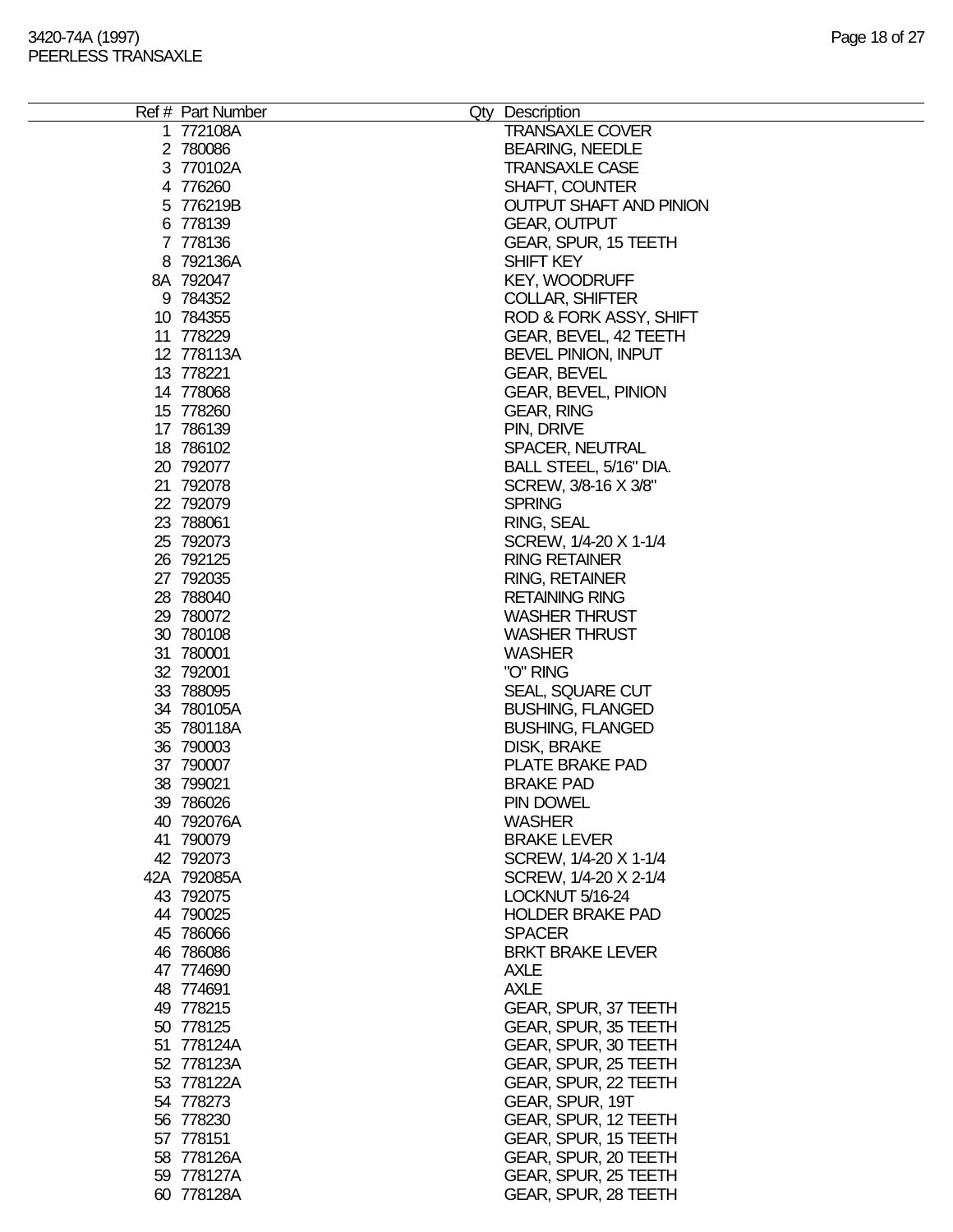|    | Ref # Part Number | Qty | Description                     |
|----|-------------------|-----|---------------------------------|
|    | 61 778163         |     | <b>GEAR, SPUR, 31 TEETH</b>     |
|    | 65 780109         |     | <b>WASHER, THRUST</b>           |
|    | 66 776135         |     | SHAFT, INPUT                    |
|    | 67 776315A        |     | SHAFT, BRAKE, 4 KEYED           |
|    | 68 786116A        |     | <b>PLUG</b>                     |
|    | 69 780051         |     | <b>WASHER THRUST</b>            |
|    | 70 786118         |     | <b>SPACER</b>                   |
|    | 71 788069         |     | SEAL SQUARE CUT                 |
|    | 72 792165         |     | THREADED PLUG 9/16-18           |
|    | 72A 788091        |     | "O" RING                        |
|    | 76 780090         |     | <b>WASHER, THRUST</b>           |
| 77 | 788078A           |     | <b>INVERTED RETAINING RING</b>  |
|    | 79 792144         |     | <b>SPRING</b>                   |
|    | 81 786081         |     | <b>CHAIN, ROLLER</b>            |
|    | 82 786082         |     | SPROCKET 9T                     |
|    | 83 786123         |     | SPROCKET 18T (REV)              |
|    | 90 788067B        |     | <b>GREASE BENTONITE, 32 OZ.</b> |
|    | 103 792166        |     | <b>SCREW</b>                    |
|    | 104 792167        |     | <b>LOCKNUT</b>                  |
|    | 150 510334        |     | <b>GASKET ELIMINATOR</b>        |
|    | 900 794603        |     | REPLACEMENT TRANSAXLE           |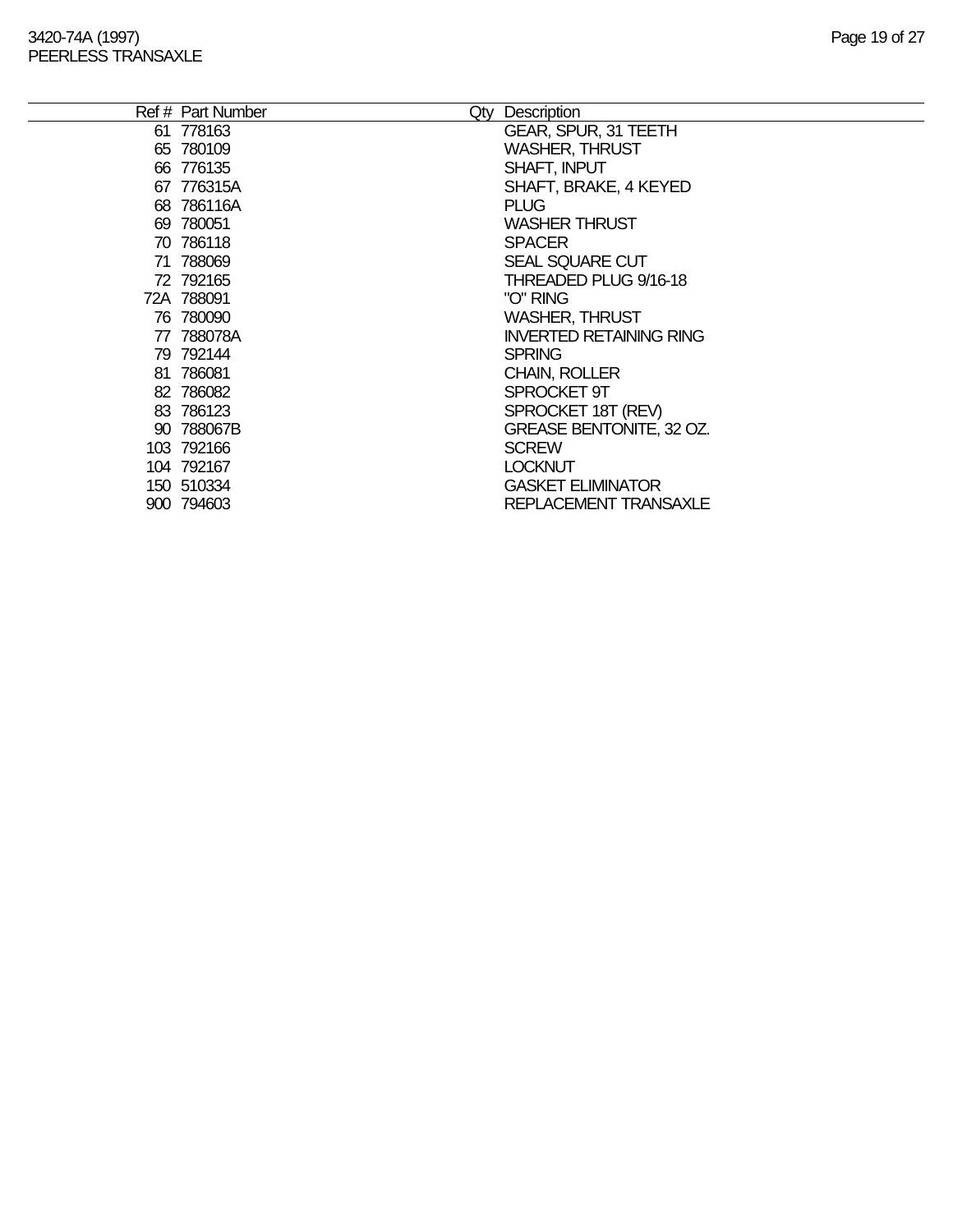¥



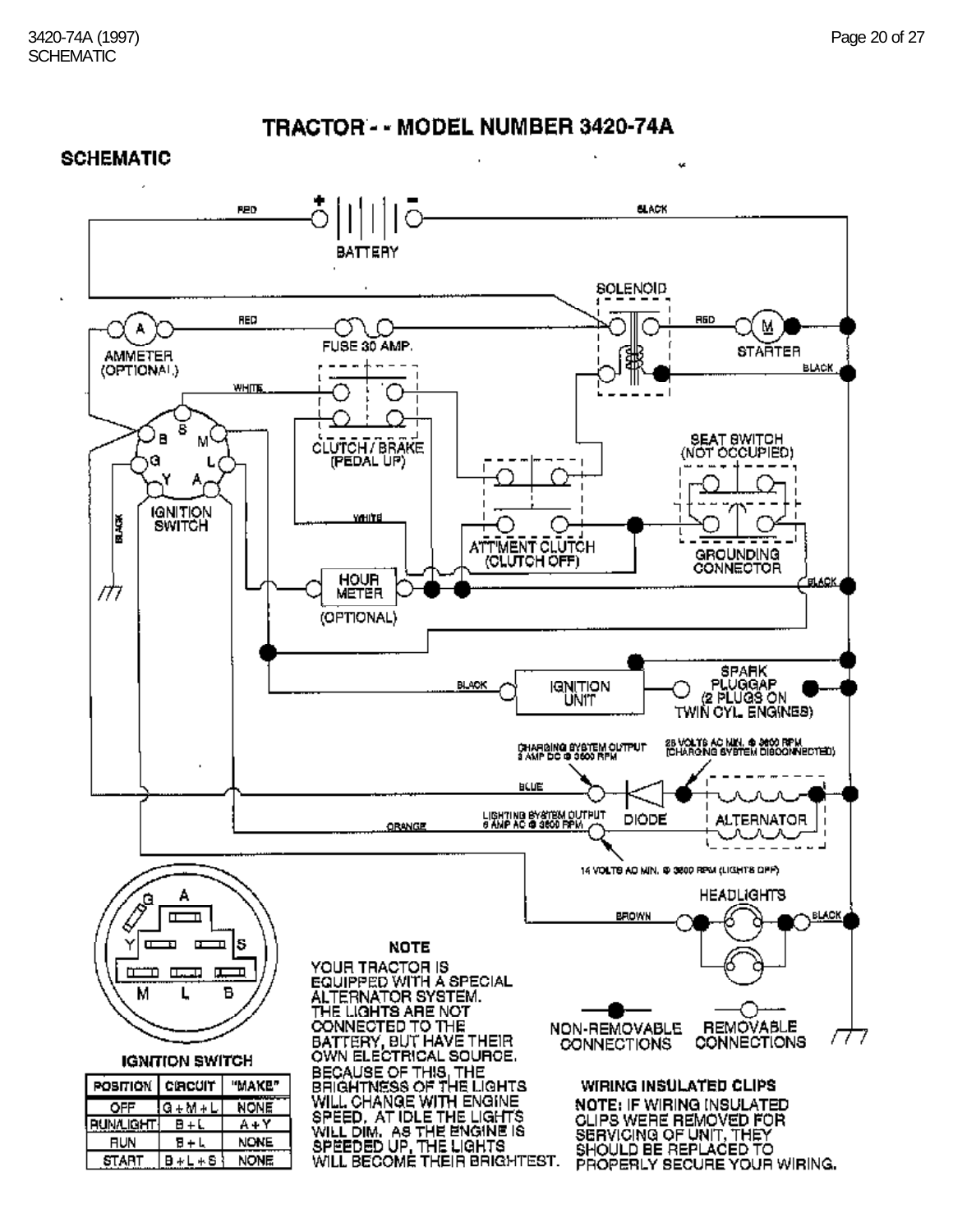| . Nur<br>$\cdot$ . $\sim$<br>nт | .)tv<br>∍םו             |  |
|---------------------------------|-------------------------|--|
| nbe <sup>r</sup><br>ʻdl<br>וסו  |                         |  |
|                                 | $\sim$ $-$<br>- -<br>பட |  |
|                                 | - IM<br>. JL<br>∼       |  |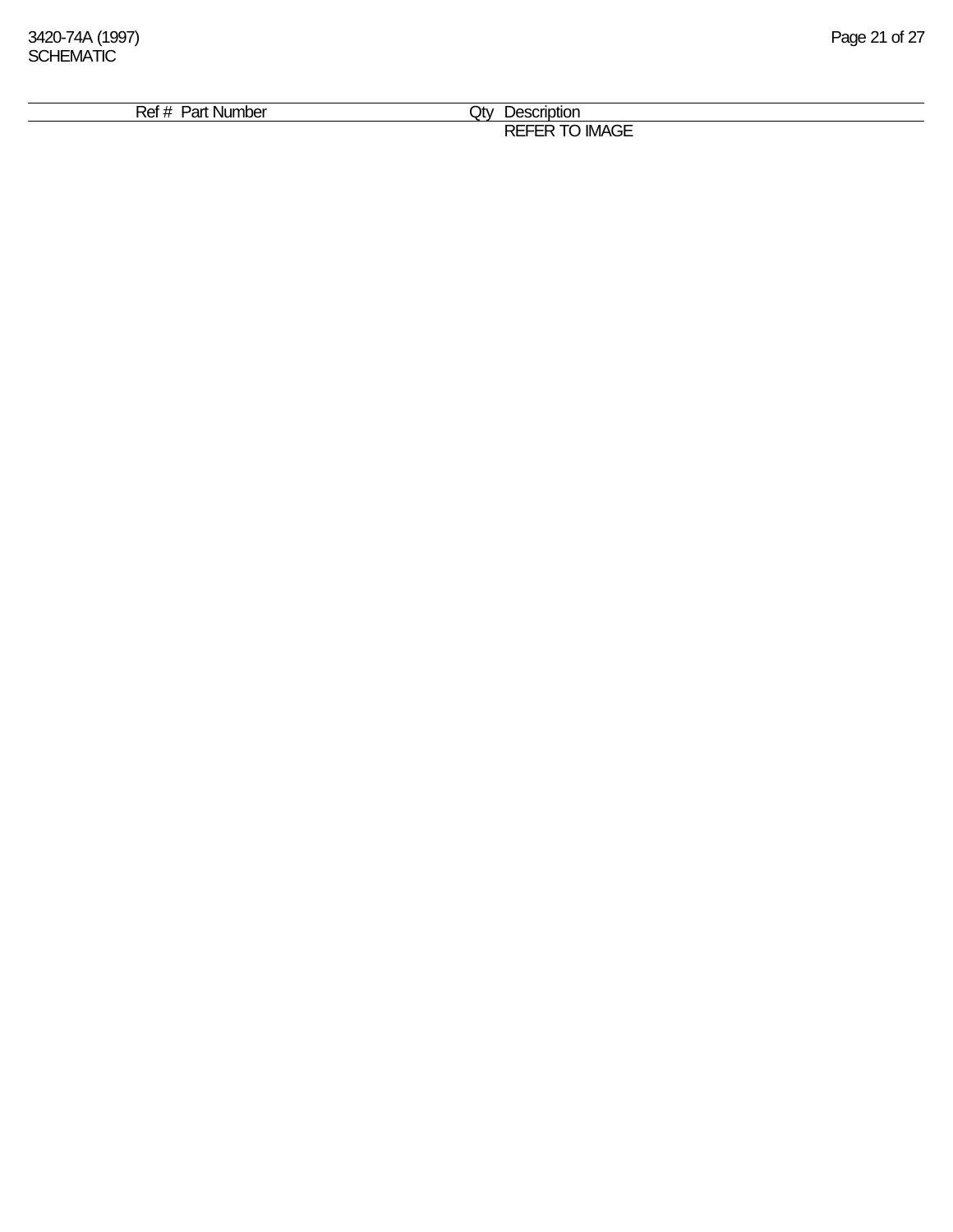**SEAT ASSEMBLY** 

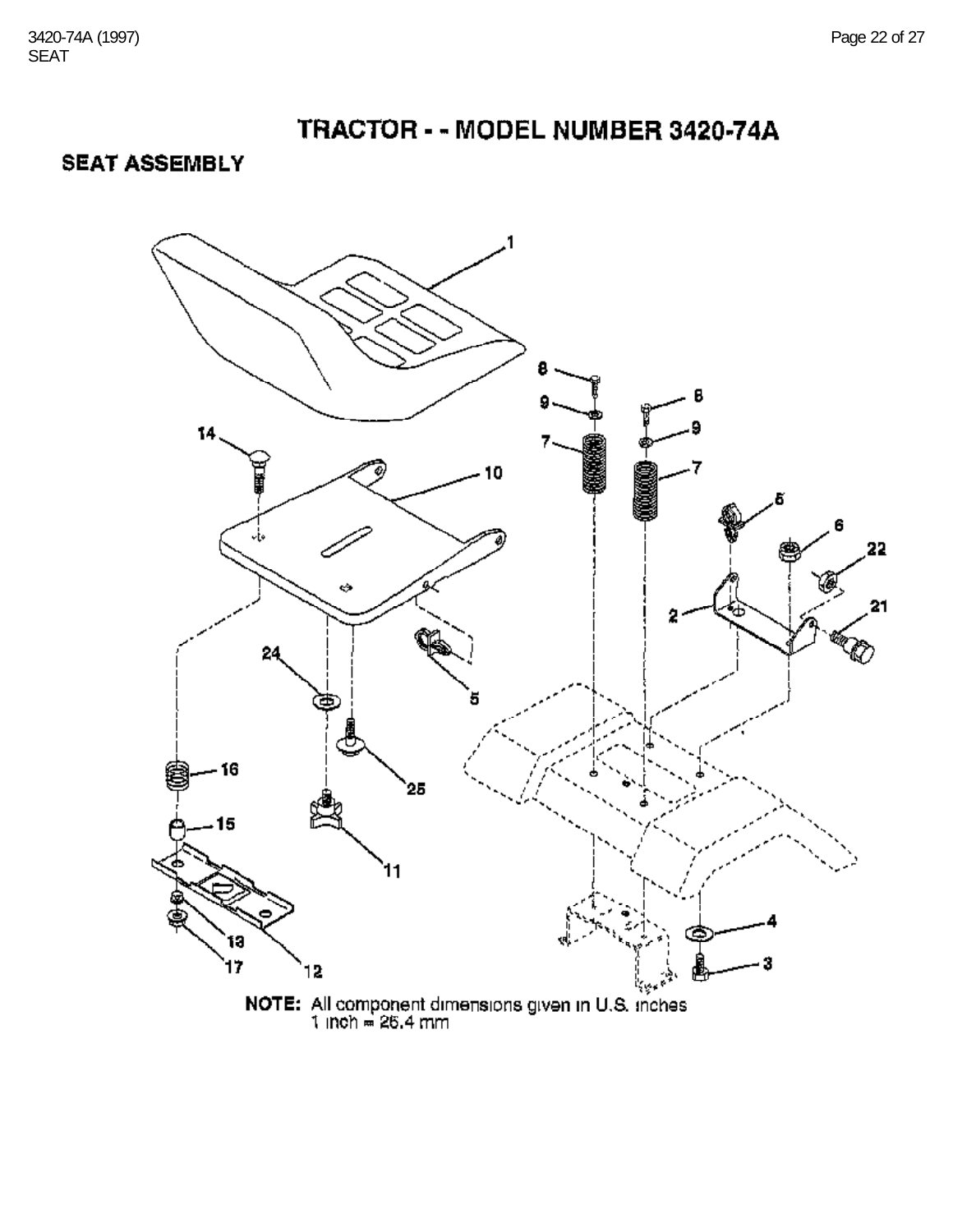| Ref # Part Number | Qty | Description             |
|-------------------|-----|-------------------------|
| 1 127429X         |     | SUB= 140121             |
| 2 140551          |     | <b>BRACKET PVT SEAT</b> |
| 3 74760616        |     | <b>BOLT</b>             |
| 4 19131610        |     | <b>WASHER PM</b>        |
| 5 145006          |     | CLIP.PUSH-IN.HING       |
| 6 73800600        |     | <b>NUT</b>              |
| 7 124181X         |     | SPRING COMPRESSIO       |
| 8 17490616        |     | SCREW GTV               |
| 9 19131614        |     | <b>WASHER</b>           |
| 10 155925         |     | <b>PAN-SEAT</b>         |
| 11 120068X        |     | "KNOB 1/2"" YT"         |
| 12 121246X        |     | <b>BRKT SWITCH</b>      |
| 13 121248X        |     | <b>BUSHING</b>          |
| 14 72050411       |     | SUB=872050411           |
| 15 121249X        |     | <b>SPACER SPLIT</b>     |
| 16 123740X        |     | SPRING COMPRESSED       |
| 17 123976X        |     | SUB= 73900400           |
| 21 153236         |     | "BOLT, SHOULDER"        |
| 22 73680500       |     | SUB=73690500            |
| 24 19171912       |     | <b>WASHER</b>           |
| 25 127018X        |     | "BOLT, SHOULDER"        |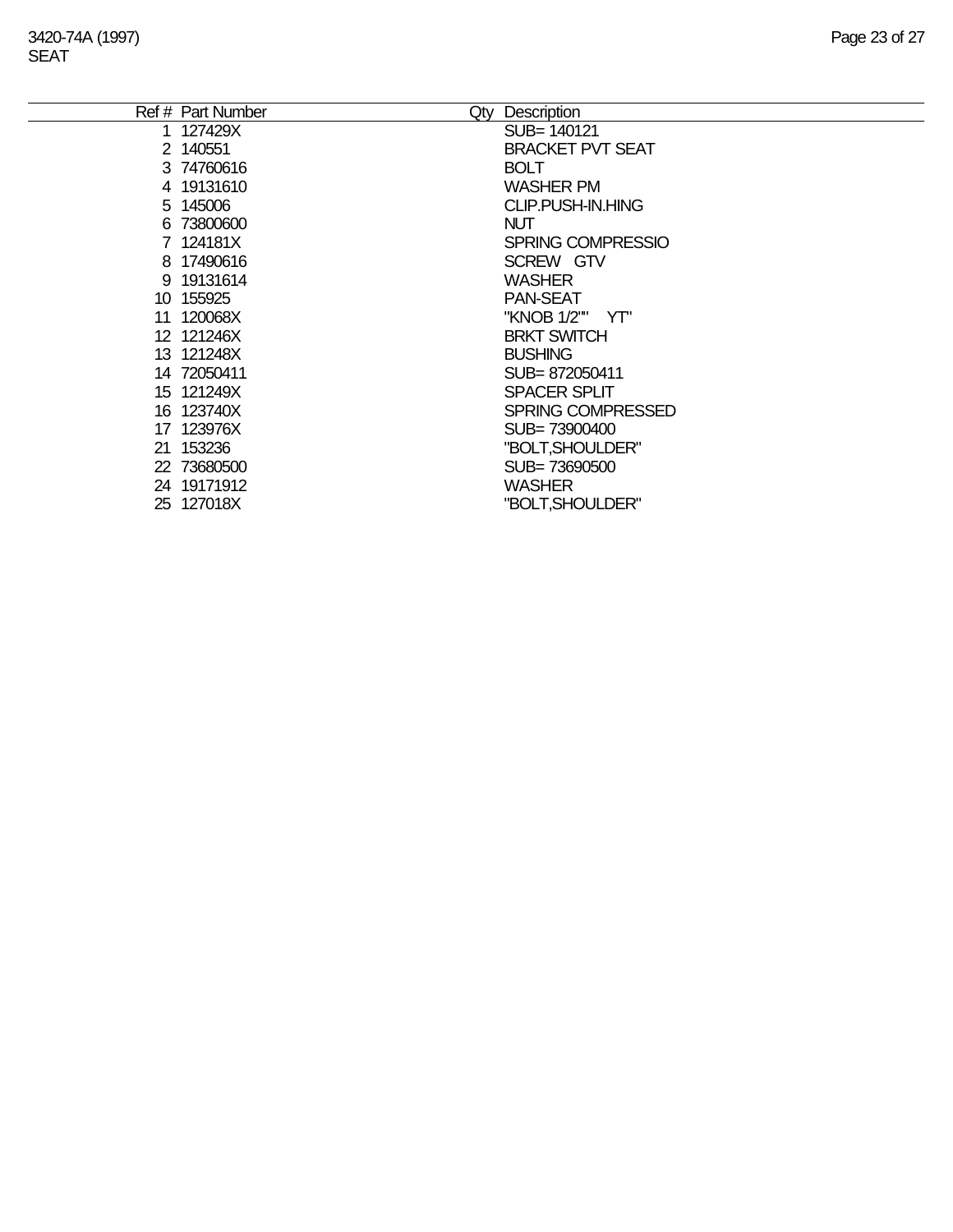#### **STEERING ASSEMBLY**

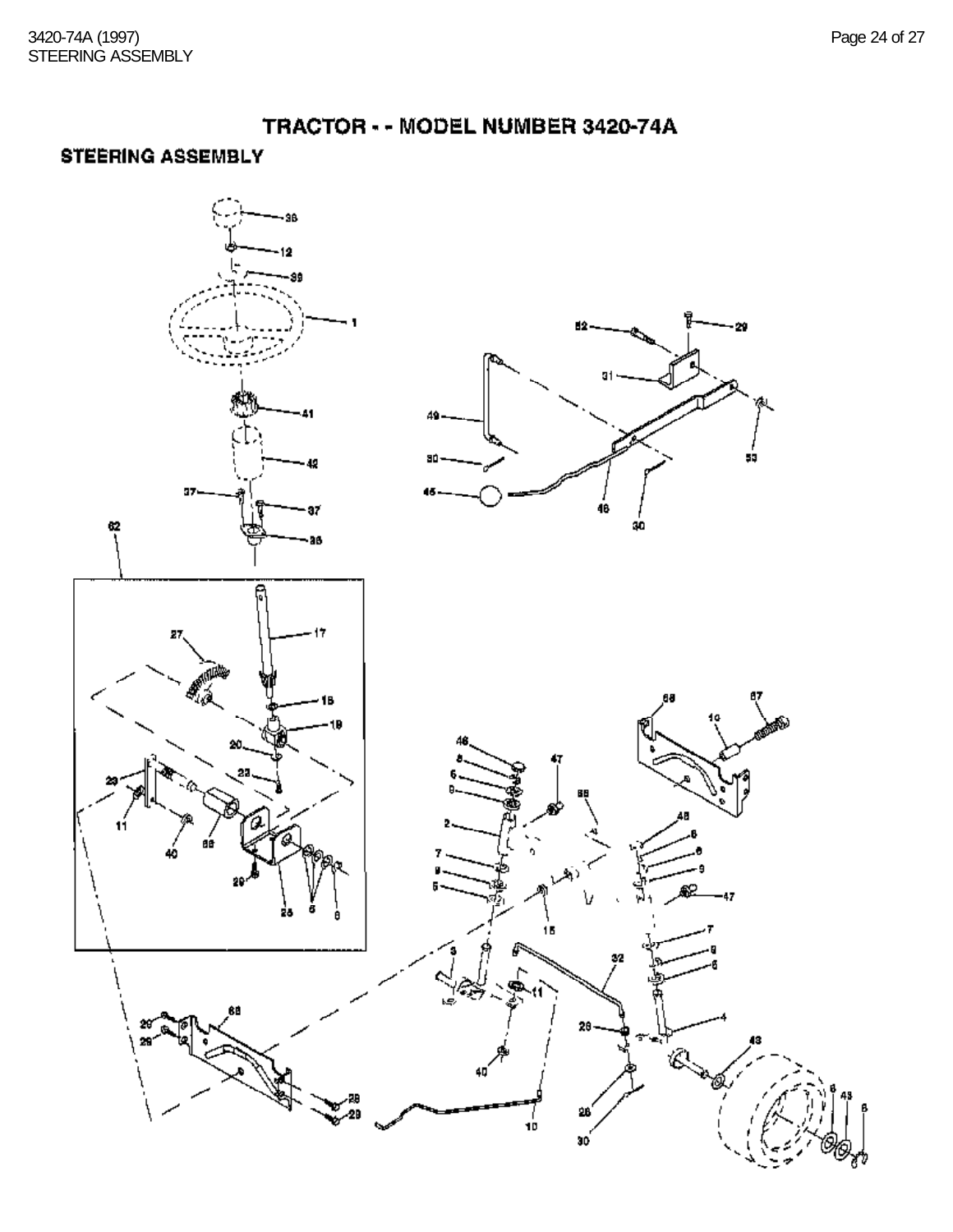| Ref # Part Number | Qty Description          |
|-------------------|--------------------------|
| 1 121472X         | SUB= 150546              |
| 2 154427          | <b>AXLE ASM</b>          |
| 3 156483          | SPINDLE.ASM.LH           |
| 4 157473          | "SPINDLE ASM, RH"        |
| 5 6266H           | WASHER .T                |
| 6 121748X         | <b>WASHER</b>            |
| 7 19272016        | <b>WASHER</b>            |
| 8 12000029        | <b>RING</b>              |
| 9 3366R           | COL. SRTG. BEAR.         |
| 10 156438         | DRAGLINK-STAMPED         |
| 12 73940800       | SUB=73360800             |
| 11 10040600       | <b>LOCKWASHER</b>        |
| 13 154779         | <b>BEARING AXLE</b>      |
| 15 73901000       | "NUT-LOC, FLANGE LT"     |
| 17 156543         | <b>SHAFT ASM STEERNG</b> |
| 18 57079          | <b>THRUST WASHER</b>     |
| 19 124035X        | SUPPORT.SHAFT            |
| 20 126684X        | SUB= 532126684           |
| 22 71200410       | SCREW HEX SOC1/4-        |
| 23 127501         | SUB= 918127501           |
| 25 154406         | <b>BRKT-STEERING</b>     |
| 26 126847X        | <b>BUSHING.DRAGLINK</b>  |
| 27 136874         | <b>GEAR SECTOR</b>       |
| 28 19131416       | <b>WASHER</b>            |
| 29 17490612       | <b>SCREW</b>             |
| 30 76020412       | <b>COTTER PIN</b>        |
| 32 130465         | <b>TIE ROD</b>           |
| 36 145207         | BUSHING.STRG.3/4         |
| 37 152927         | "SCREW-TT, 10-32 FL"     |
| 38 126805X        | "INSERT, STR WHEEL"      |
| 39 100712K        | <b>WASHER</b>            |
| 40 7810H          | <b>GRIPCO NUT</b>        |
| 41 100711L        | <b>ADAPTER LT</b>        |
| 43 121749X        | <b>WASHER</b>            |
| 46 121232X        | <b>CAP</b>               |
| 47 6855M          | <b>ZERKM</b>             |
| 62 156595         | <b>KIT STEERING ASM</b>  |
| 65 154780         | <b>SPACER AXLE</b>       |
| 66 154404         | "BEARING-ARM, PITMA"     |
| 67 74781044       | <b>BOLT</b>              |
| 68 154429         | <b>BRACE AXLE</b>        |
|                   |                          |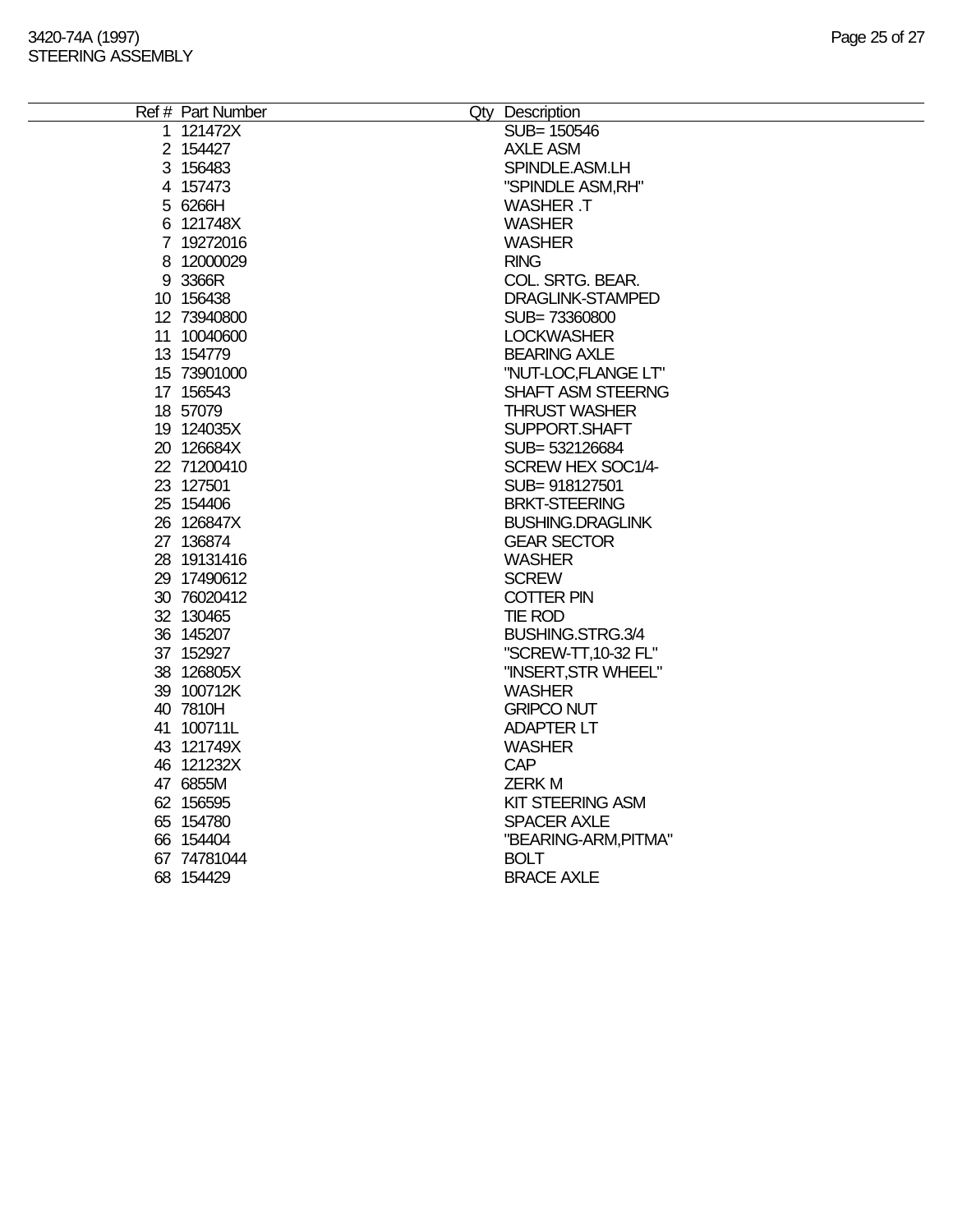# **WHEELS & TIRES**



**NOTE:** All component dimensions given in U.S. inches 1 inch  $= 25.4$  mm